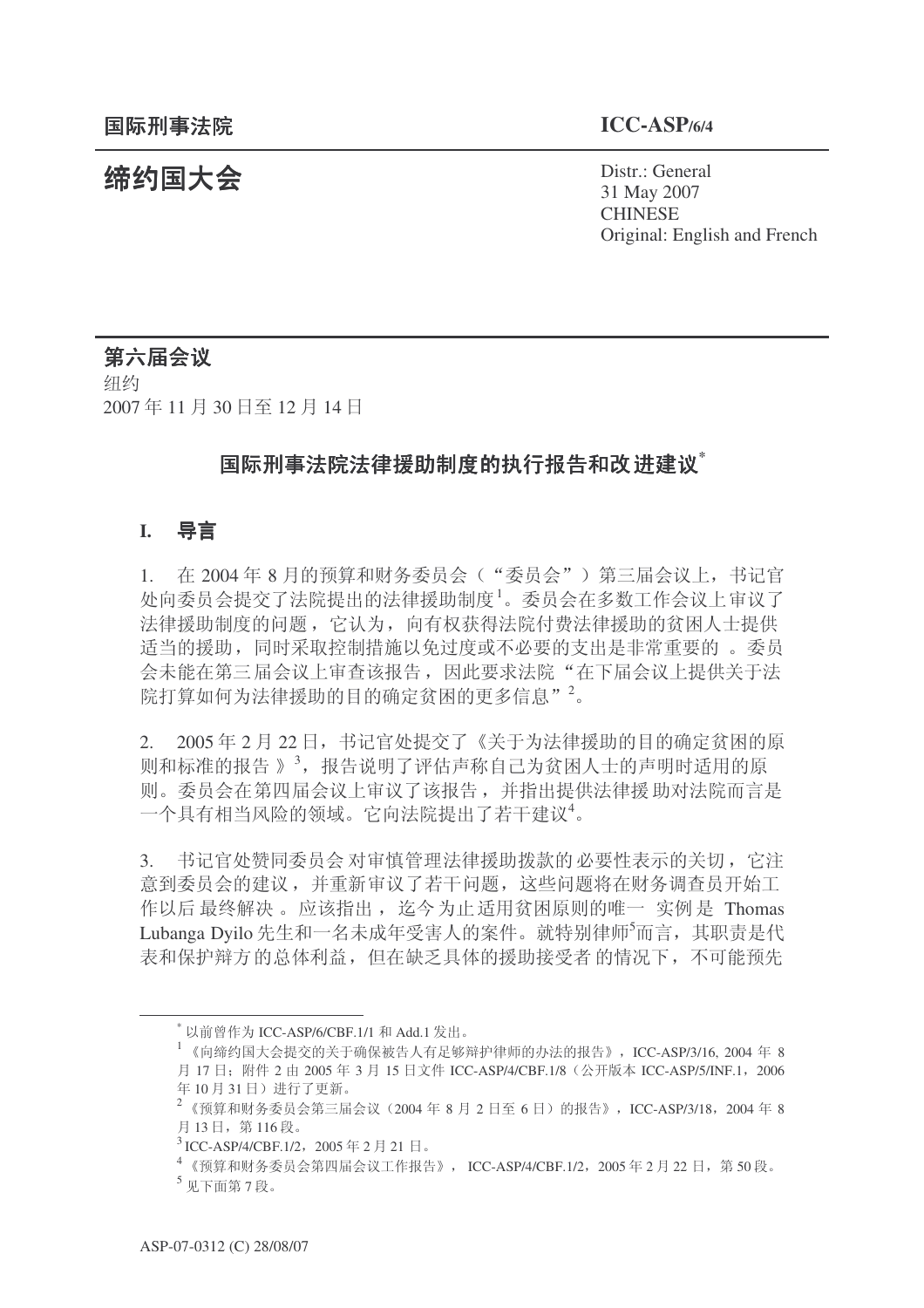ICC-ASP/6/4 Page 2

对法院付费法律援助的请求做出评估。就当值律师'而言, 书记官处计划对这样 的请求进行调查, 期间会考虑到参与诉讼的费用和紧迫性<sup>7</sup>以及调查涉及的财务 问题。

4. 关于对声称贫困人士的财产讲行评估的问题,委员会已经审议过,书记官 处在此提出了附件一所载的修订, 其中考虑到了委员会的意见。

5. 在此之后, 书记官处向委员会提交了《书记官处关于评估和监督法院法律 援助制度的正式程序的报告》<sup>8</sup>, 委员会注意到了这份报告。在实施第5 段所述 的自动化、计算机化监督系统方面,目前已取得一定讲展,但由于需要将它整 合在 SAP 系统的企业资源规划模块(ERP)中, 因此延误了它的全面实施, 现 预计其全面实施的时间将在2007年9月。在实施这种自动化、计算机化的监督 系统之前, 书记官处负责监督律师提交的账单, 并保存一份表格, 以评估这种 系统对辩护团队的监督绩效。

6. 最后, 在第七届会议上, 委员会表示希望审查自上次审议这一问题以来法 律援助计划的运行状况9。本报告评估了计划的运行状况,并提议进行修改以改 善其运行状况,同时确保均衡而明智地实现平等武装、客观、透明、连续性和 经济等各项标准。

#### Ⅱ. 法院付费法律援助制度的运行状况

7. 书记官处迄今为止对法院付费法律援助制度10 ("现行制度")的运行情 况如下:

- 按照《规约》第56条第2款第4项,分庭指派了律师代表辩方的总体 利益("特别律师"):
- 根据第 55 条第 2 款(尚未有根据该款进行的审判), 当(a)有人受到检 察官讯问时(由"当值律师")和(b) 当有人, 即 Thomas Lubanga Dyilo 先生被移交法院时提供了援助;以及
- 根据第68条第3款, 在*检察官诉 Thomas Lubanga Dvilo 案*的确认指控 听讯中代表受害人11。

#### 特别律师

8. 有关分庭, 或书记官处根据分庭的指示, 仟命了四名特别律师, 其中两名 是在刚果民主共和国情势中, 一名是在乌干达情势的 检察官诉 Kony 等人案 中,另一名是在达尔福尔情势中。

 $6$ 见下面第7段。

 $^7$ 假定每一项任命的平均付费为 5.848.87 欧元, 因为有些当值律师有义务在同一项任命中介入多 次。

 $8$ ICC-ASP/4/CBF.2/3, 2005年8月30日。

 $9$  《预算和财务委员会第七届会议工作报告》, ICC-ASP/5/23, 第130页。

 $^{10}$  ICC-ASP/3/16, 由 ICC-ASP/5/INF.1 进行了更新。

 $11$  案件号 ICC-01/04-01/06。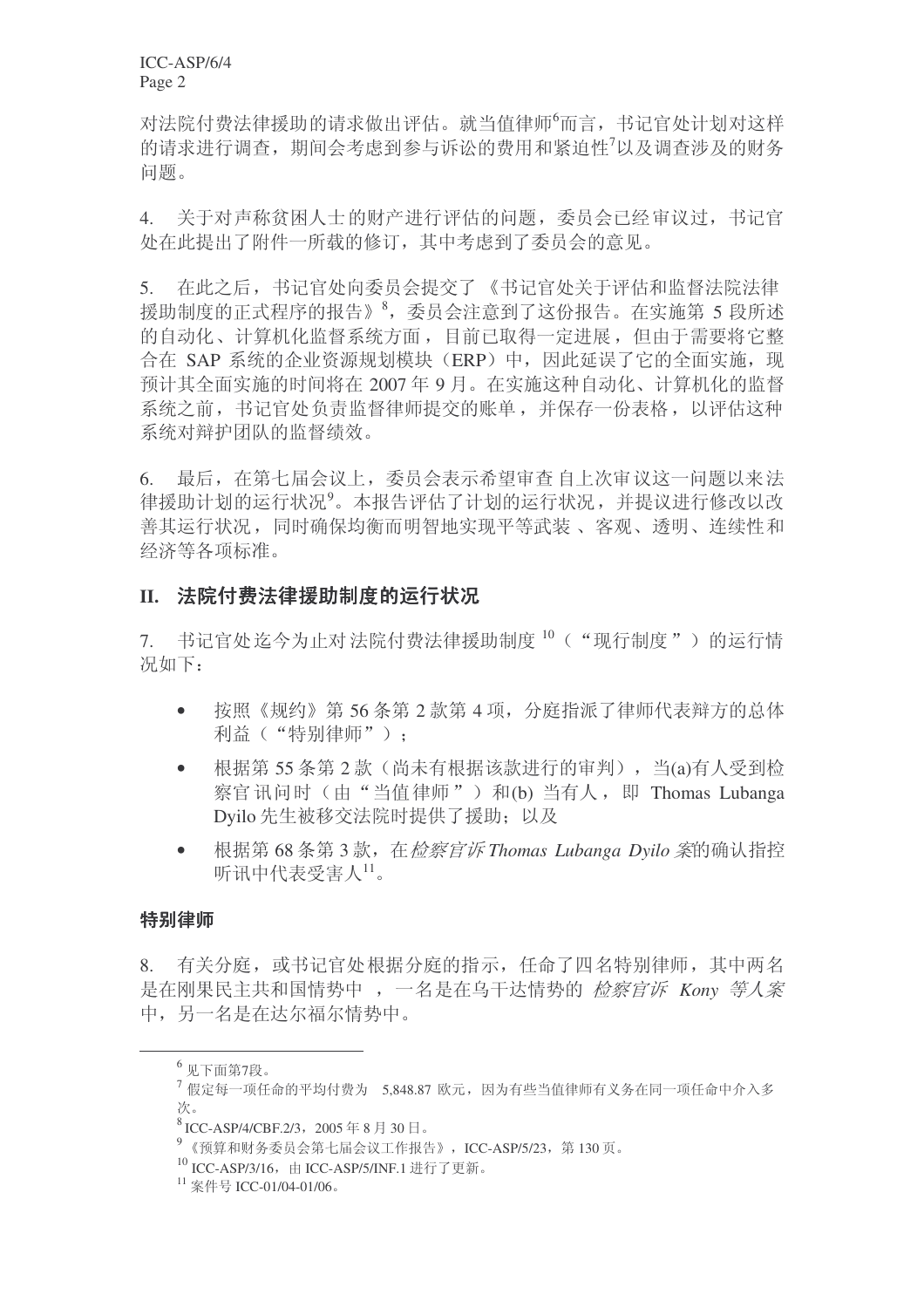9. 法律援助制度下,特别律师的报酬与当值律师相同 $^{12}$ 。

### 根据第 55 条第 2 款的援助

#### 当值律师

10. 2005 年书记官处任命了四位当值律师, 2006 年任命了 12 位当值律师, 向 接受检察官讯问,同时也希望行使其获得法律援助权利的人提供适当的援助。 经验显示, 法律援助请求不可预测, 而且是零星发生的, 法律援助行政管理制 度也做出了适当的规定。

11. 在财务方面<sup>13</sup>, 书记官处支付了差旅费(交通费 + 每日生活津贴)和律师 费,具体情况如下表:

### 应向当值律师或特别律师支付的费用

- 每小时 100 欧元\*, 上限为
- 每日 700 欧元, 上限为
- 每月8.864 欧元

+ 根据案件具体情况确定的专业收费的补偿, 上限为 40%

\* 律师在其居住场所工作时适用小时费率: 律师随工作团离开居住国 时, 活用每日费率。

对 Thomas Lubanga Dyilo 先生的援助

12. Lubanga 先生刚被移交羁押中心, 书记官处就向他提供了一份已确认可为 Lubanga 先生首次出庭提供法律援助的当值律师名单; 首次出庭后, Lubanga 先 生杳阅了被授权出庭的完整律师名单,并指定 Jean Flamme 先生(比利时律 师)作为他的律师。

13. Flamme 先生根据法院的法律援助制度, 任命了一名法律助理 (G-5 等 级), 并根据书记官长 2006 年 8 月 31 日函件的授权, 任命了一名案件管理员 和一名调查资讯专家。2006年9月22日法院做出裁决14以后,辩护团队中又增 加了一名法律助理 (P-2)。Flamme 先生还得到公设辩护律师办公室以及 提供 无偿服务或参与法院实习项目的一些实习生的大力援助<sup>15</sup>。

 $12$  见下面第11段。

 $^{13}$  见下面附件二所载的任命的每一名当值律师的详细费用表。

 $14$  ICC-01/04-01/06-460.

<sup>15</sup> 与提供给 Lubanga 先生并由法院付费的法律援助有关的费用支付情况见附件三。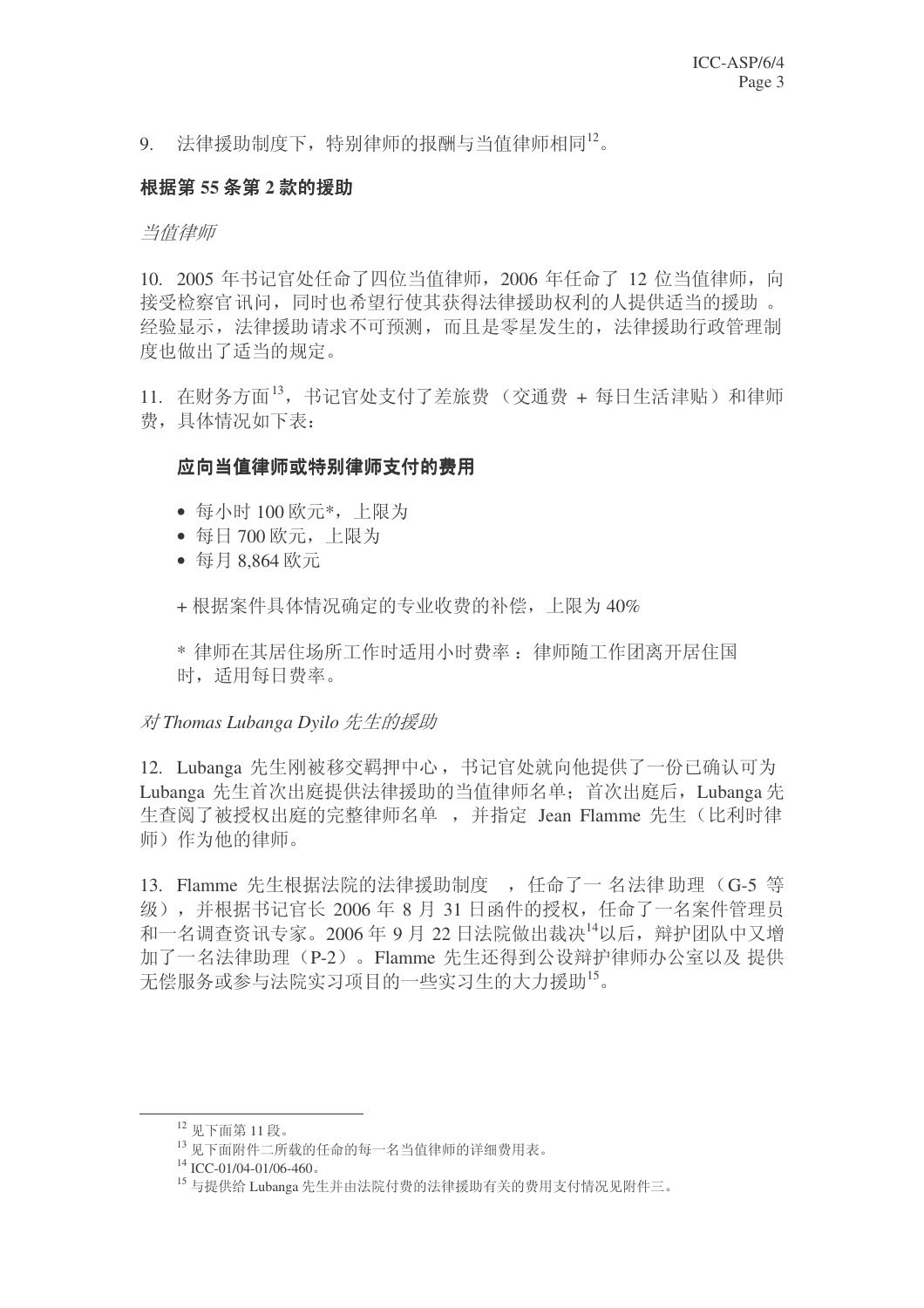#### **受害人 a/0105/06 的法律代理人**

14. 在*检察官诉 Thomas Lubanga Dyilo 案*中, 第一预审分庭 做出授予申请人 a/0105/06 受害人身份的决定后, 受害人向书记官处申请法律援助。书记官长临 时决定批准这位赤贫未成年受害人的申请,同时承担一名律师 - Carine Bapit 女士 一 参与确认指控听讯的费用。

### **III. 对现行法院付费法律援助制度实施情况的评估**

15. 现行制度实施仅两年多, 就任命了大约 20 名律师担任各种职务。现在, 书 记官处已有必要对现行制度讲行鉴定评估。

16. 这种评估涉及向当值律师和特别律师提供的法律援助, 以及向在案件中出 庭以协助法院付费法律援助申请者的律师提供的援助。

17. 在特别律师和当值律师方面, 经验表明, 现行制度迄今尚未出现任何具体 问题,可以继续保持,只是需要对自动支付专业收费的补偿的作法进行审查。

18. 在律师代表法院付费法律援助申请者出庭办理实质性问题方面, 从现行制 度在法院的实际诉讼程序, 尤其是*检察官诉 Thomas Lubanga Dvilo 案*中的运行 情况来看,有些因素影响了在法院出庭者及其辩护团队进行适当辩护的能力, 法院必须对此做出反应 。 其中应当特别强调三个因素 , 即诉讼程序的一些时限 规定太短, 受害人参与诉讼程序, 以及法院的材料披露电子系统。

#### 诉讼程序的时间限制

19. 中间上诉和提交答辩的时间限制 16很短。原则上, 上诉中提交上诉通知书 的时限是五天, 提交支持上诉的诉讼要点的时限是 21 天。对诉讼参与人提交的 文件做出答复的时限是 21 天, 答辩的时限是 10 天17。对受害人参加诉讼程序的 申请提交意见的时限 $^{18}$ 一般是 15 天, 但与申请人 VPRS 1 至 VPRS 6 参与诉讼程 序的申请有关的时限被设定为 10 天<sup>19</sup>。应该指出的是,并非只有法院的诉讼程 序才规定了这么短的上诉时限,它们也是所有国家法律制度的特征。而且,它 们对诉讼程序的所有参与人都同样适用。

### 受害人参与诉讼程序

20. 在检察官诉 Thomas Lubanga Dvilo 案中, 共有 74 项参加诉讼程序的请求, 辩方必须在 10-15 天内对这些申请提出意见。准备这些意见所需的时间对辩方 而言是一种额外的负担, 因为辩方还必须遵守与其他问题有关的时间限制。

 $^{16}$  见《程序和证据规则》第154 和第155 条和《法院条例》第64 条的条款。

<sup>17</sup> 见《法院条例》第34条。

 $^{18}$  授权就受害人参与案件诉讼的申请提交意见的裁决通常规定 15 天的时限。见 2006年5月18日的 文件 ICC-01/04-01/06-107、2006年8月4日的文件 ICC-01/04-01/06-270 和 2006年9月29日的文件  $ICC-01/04-01/06-494$ 

<sup>&</sup>lt;sup>19</sup> 见 2006年3月28日的文件 ICC-01/04-01-06-58。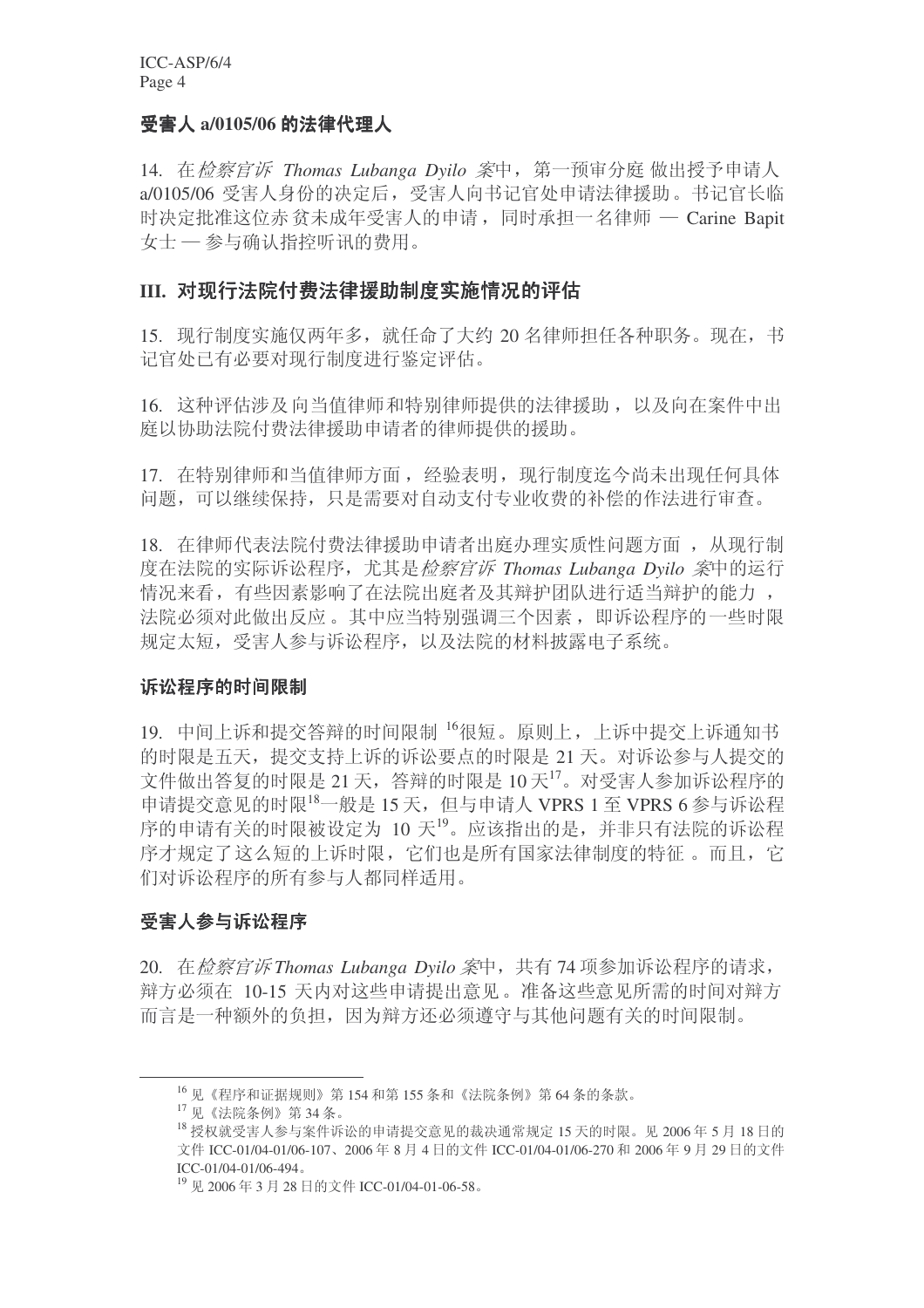### 在诉讼参与人之间披露材料的电子系统

21. 由于法院实施的"电子法院"系统对律师而言是一个新事物, 它开始时似 乎给他们造成了一些实际的问题,但法院已经实施了一种允许使用必需的应用 程序的系统,以方便律师在"电子法院"环境中工作。但是,这种电子系统不 仅要求对团队成员进行某些应用程序或软件套 件的特殊培训, 而且需要团队内 有合格的人员来收发和管理诉讼程序参与者交换的所有案卷。

22. 将来, 所有这些因素的影响都会降低, 因为诉讼程序, 尤其是电子披露系 统将在本案, 也是本院的第一桩案件的过程中得到完善。

23. 应该强调的是, 迄今为止的经验主要局限于向法院提出的唯一一件案件的 预审阶段以及三个情势。显然,法院从调查阶段到上诉最终裁决完整地审理一 件或多件案件后, 有可能会得出更具体的结论。届时, 这些结论可能会导致现 行制度的改革, 以及必要时对《程序和证据规则》、《法院条例》和/或《书记 官处条例》某些条款的修订。

#### IV. 对现行制度的建议修改

24. 短期内的问题是, 是否应该在不改变现有法规框架并充分考虑平等武装、 客观性、透明度、灵活性和经济性等原则的情况下, 对现行制度进行具体而有 限的修改。

25. 这些建议的修改目的是解决上述困难。*检察官诉 Thomas Lubanga Dyilo* 案 的初审阶段表明, 团队的需求可能会随着诉讼程序的进展而变化。为了保证对 这些变化做出适当反应, 并采取客观的标准以避免任何一方 做出随意的判断, 建议对现行制度的下列因素讲行 修改: 团队的构成、调查预算、专家证人的证 词、律师团队每名成员薪酬的确定、专业收费的补偿和支付程序。

26. 在确定建议的修改时, 书记官处考虑的因素包括: 一些律师, 尤其是*检察 官诉 Thomas Lubanga Dyilo 案*的律师对现行制度的操作提出的意见; 一些律师 协会, 包括国际律师协会和国际刑事律师协会为各种目的而撰写的文件; 一些 特别法庭的经验以及书记官处向伦敦和马德里派出 访问的本机关工作人员在与 负责法律援助制度管理的机构讲行交流中学习到的经验。

27. 书记官处向法院内外的一些合作伙伴印发了初步工作文件,并举行了一次 会议讨论这些建议。这次为期一天的会议于 2007 年 2 月 23 日在法院总部举 行。撰写本报告时,已尽可能考虑了所有与会者的意见20。

<sup>20</sup> 附件七的清单中列出了收到文件的协会和法院单位、会议的与会者以及收到的书面意见。会议的 完整记录很快将会提供。在书记官处为名单上的律师举办的年度研讨会上将进一步举行磋商。该研 讨会将于 2007 年 3 月 28 日和 29 日举行,研讨会的结论可能会导致本报告的某些修改。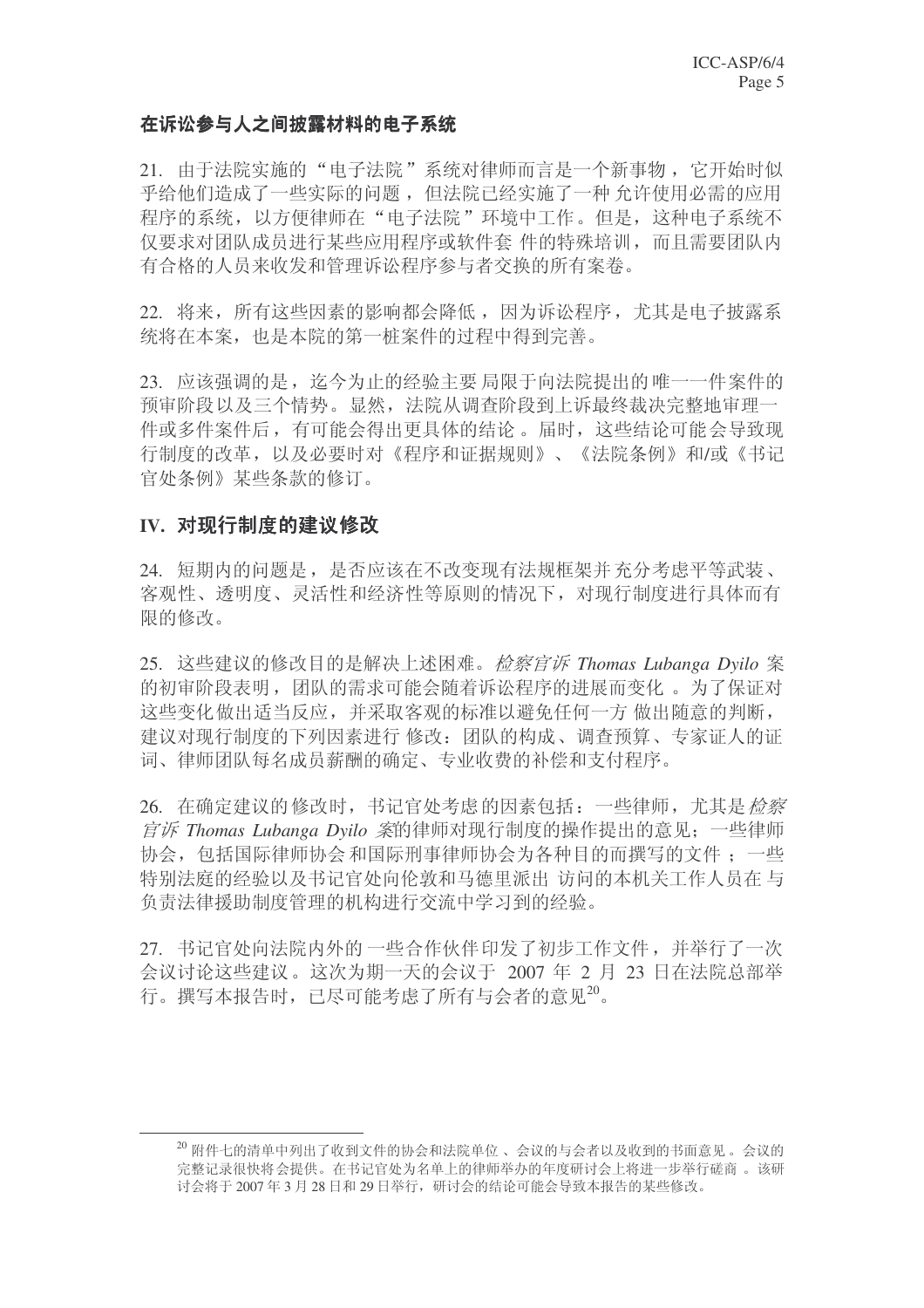ICC-ASP/6/4 Page 6

28. 这份报告可能会在计划于 2007年 3月 28 日和 29 日举行的与律师的最后磋 商之后, 根据磋商结果做出修订。专业收费的补偿问题将在本报告的增补文件 中讨论, 该文件将于近期提交给委员会。 \*

### 仅适用于辩方的修改

团队的构成

29. 不计划改变现行制度中关于律师单独行动时的规定。

律师单独行动的时间(见附件四: 诉讼程序的第1和第4 阶段):

- 为接受检察官办公室讯问的人提供的援助(当值律师)
- 代表辩方总体利益的特别律师
- 结案陈词到判决之间的期间。

应当指出, 律师可以在这些时候获得公设辩护律师办公室的援助。

同样, 法院付费的法律援助原则上不 涵盖向法院引渡有关人员之前 在羁押 国为求得对逮捕程序的裁决而根据《规约》第59条提交国家司法部门的诉讼程 序。

30. 在现行制度中对团队的描述有待简化。建议与其详细规定诉讼程序每一阶 段的团队组成,不如任命一个在除律师单独行动的两段时期以外的整个诉讼程 序期间运作的核心团队。在审判阶段将为这个核心团队补充额外的资源。

31. 在预审阶段在核心团队中增加一名法律助理, 将可以讲一步简化团队的构 成, 也可以对实践中出现的一些需求做出反应。

32. 在诉讼程序期间, 可以为核心团队补充额外的资源, 基中部分是自动提供 的, 部分则是按照可能影响律师工作量的某些因素而变化的。

- a) 核心团队(见附件四: 诉讼程序的第2、第3和第5阶段):
	- 1名律师(报酬相当于检察官办公室出庭律师(P-5)的薪酬)
	- 1 名法律助理(报酬相当于检察官办公室助理法律 干事(P-2)的 薪酬: 在现行制度下仅在审判和上诉阶段提供)
	- 1 名案件管理员(报酬相当于检察官办公室案件管理员(P-1)的 薪酬: 现行制度中的"助理")
- b) 在审判阶段自动提供的额外资源(见附件四:诉讼程序的第3阶段)
	- 1 名助理律师(报酬相当于检察官办公室助理出庭律师(P-4): 现行制度下的"法律顾问"), 在与确认指控有关的明确 裁决做

 $*$  见附件八。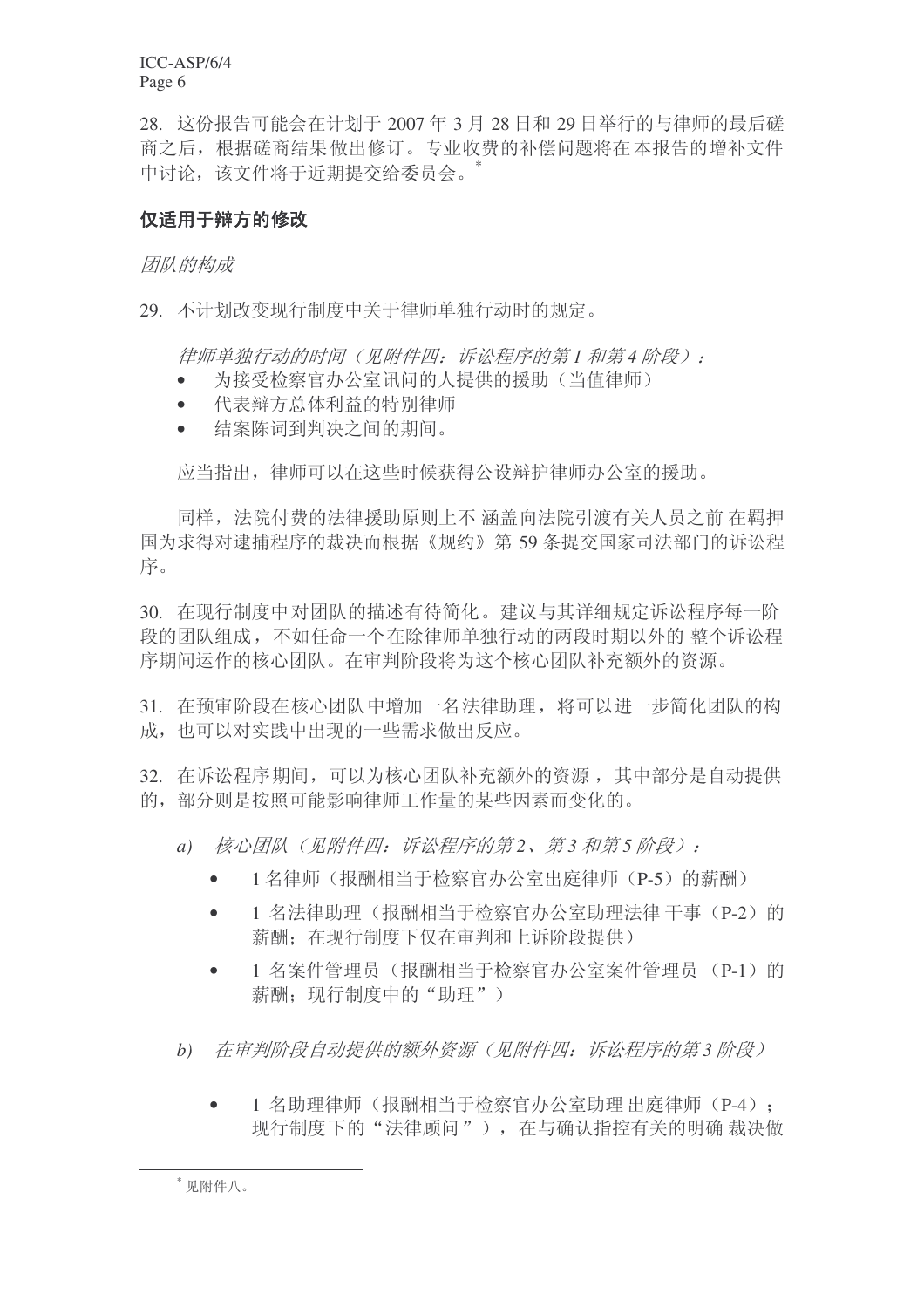出后立即开始工作。这样, 助理律师在审判开始前可以有充分的 时间熟悉案件。

33. 有一种打算是为律师提供选择,可以使用为招聘助理律师划拨的经费招聘 一名法律助理加一名薪酬水平相当于一名一般事务工作人员(G-5)的助理, 或 两名薪酬水平相当于 P-1 级工作人员的助理。虽然这些选择不会带来任何额外 的财务负担, 但考虑到需要确保向接受法律援助者提供的 法律代理的质量和确 保法律代理的延续性,尤其是在律师退出诉讼程序或律师临时 无法到之时,目 前的制度(招聘一名助理律师)似乎是最适当的。

 $c)$  可变的额外资源(见附件四: 诉讼程序的第1、第2、第3和第5阶段 和附件五)

34. 鉴于不可能准确预测团队在案件的诉讼程序中需要满足哪些需求, 尤其是 在受害人参与方面更是如此, 因此建议确定一种计算公式, 使分配给团队的额 外资源可以根据案件过程中出现的有时可能相当大的波动而有所变化。

35. 书记官处估计并量化了一些因素, 包括可能为分配额外资源提供正当理由 的其他因素,以得出可允许律师招聘从法院应急基金中付费的额外助理的等价 数字。这里采用的单位是"全职工作当量"(FTE), 相当于一名全职团队成 员承担的工作量:

- (i) 对于检察官提交的每个计数: 0.025 个全职工作当量 (1 个全职工作当 量 =  $40$  个计数)
- (ii) 对于提交参与诉讼程序申请的每一个人: 0.005 个全职工作当量(1个  $\triangle$ 职工作当量 = 200 人)
- (iii) 对于其参与诉讼的申请被分庭接受的每一名或每一组受害人: 0.02 个 全职工作当量 = 50 名受害人)
- (iv) 对于其他诉讼参与人增加的每 3000 页案卷: 0.1 个全职工作当量 (1 个 全职工作当量 = 30.000 页)
- (v) 对于检察官提交的每 3000 页: 0.1 个全职工作当量 (1 个全职工作当量  $= 30,000 \overline{0}$

36. 根据团队的累积全职工作当量, 团队有权按照下列比例招聘额外的 工作人 员:

- 每一个全职工作当量: 1 名法律助理
- 每3个全职工作当量: 1名助理律师
- 37. 律师可以按照自己的选择分配累积的全职工作当量以组成团队。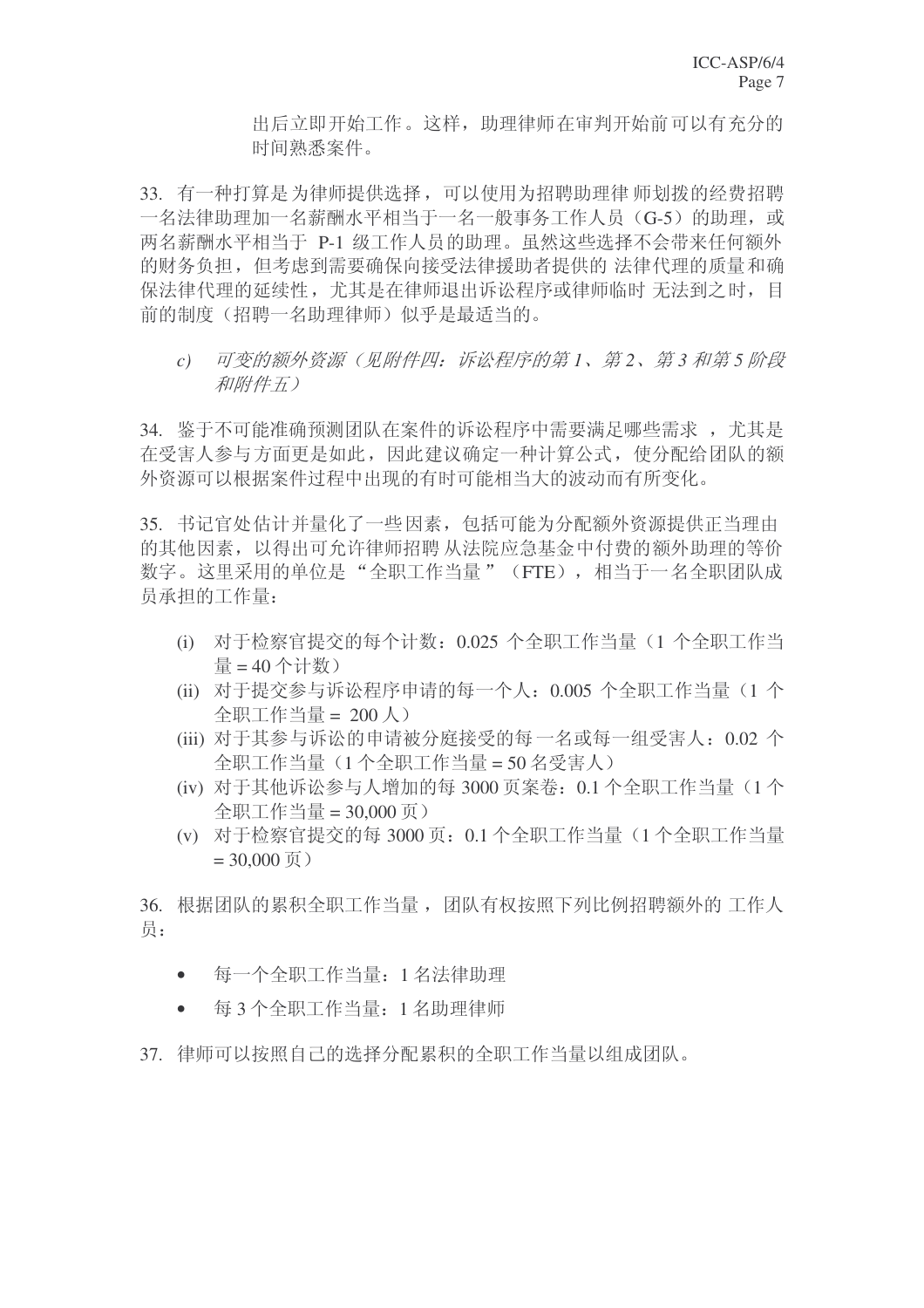38. 选择以全职工作当量作为工作 量单位来灵活地为团队招聘额外工作人员, 这符合法院规模模型中所采用的一般方法<sup>21</sup>。它为这种制度提供了必要的灵活 性,可以在满足诉讼程序过程中出现的需求的同时,保证必要的客观性。

39. 但是,因累积的全职工作当量而使团队规模过度增加会导致财务负担与实 际需求不成比例, 从而给团队管理带来问题, 并造成法院财务资源的过度负 担。所以,考虑到分配给法院付费法律援助项目的资源 有限, 计划为可分配的 可变额外资源设定一个限制。

40. 此外, 根据上述因素改变额外资源这一原则要求, 在这些因素减少或在诉 讼程序的特定阶段对辩方工作量不再有影响时应重新考虑这些资源。

41. 例如, 在"法院"因素方面, 如果一项逮捕令中包含 使其有理由获得一定 全职工作当量的多项指控,但在诉讼程序中对其做出了修改,且修改幅度相当 于一个或多个全职工作当量, 则分配给该案件的可变额外资源总数也将减少。

42. 同样, 在"提交参与诉讼程序申请者"因素方面, 一旦分庭发布对诉讼参 与申请的裁决, 即应重新考虑根据该因素分配的可变额外资源。

43. 根据其他因素分配的可变额外资源可以一直持续到审判分庭的结案陈词。

44. 可变额外资源不能自动授予。如果在某项因素实际累积获得一个全职工作 当量以前, 为了确保对客户的有效代理而需要增加资源, 律师必须专门为此提 出申请, 而且必须提出需要这些资源的理由。

45. 书记官处知道还存在可能对团队的工作有重大影响的其他因素, 例如指控 的性质和诉讼程序所针对人员的责任类型。但目前它没有来自于案件运行的足 够且相对可靠的证据,可借以客观地量化这些因素对辩护方工作的影响并将其 以有效和高效的辩护可能合理需要的可变资源 的形式加以表述。如有必要, 律 师可以根据《法院条例》第83 条第 3 款提交申请,书记官长将根据第83 条第 4 款做出适当的决定, 必要时可由法律援助专员提供协助, 但自始至终应受到分 庭的监督。

#### 调查预算

46. 鉴于辩方需要讲行调查以准备确认指控 听讯, 似乎应当对现行制度下分配 给这些活动的预算进行审查, 并将《书记官处条例》第 139 条规定的专业顾问 的报酬包括在内。考虑到专业顾问可能必须从事的任务以及该专业顾问并非专 业调查员的替代, 认为适用的报酬应该是检察官办公室助理调查员 (G-5) 的薪 酬。

47. 现行制度下的预算 (70.138 欧元) 相当于一名调杳员 90 天的费用 (21.552 欧元, 相当于检察官办公室一名调查员 (P-4) 的薪酬)、一名专业顾问 90 天 的报酬 (14.616 欧元, 相当于检察官办公室助理调查员 (G-5) 的薪酬), 以及

 $^{21}$  ICC-ASP/5/10.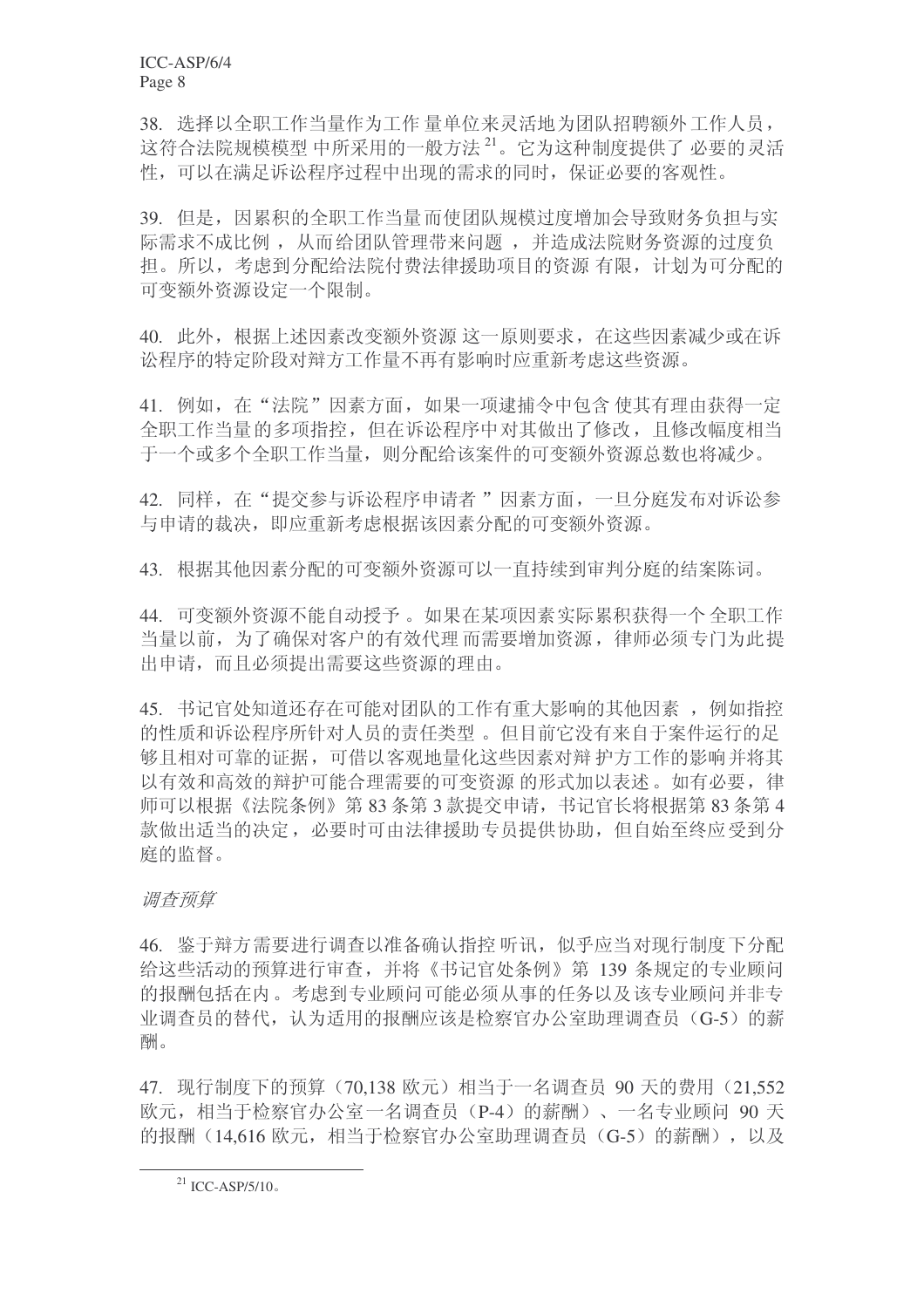这段时间的每日生活津贴 (20,970 欧元) 和 13,000 欧元的差旅费。这个预算被 视为涵盖辩方日常需求的核心预算, 包括确定潜在的证人和达成关于他们的证 词的决定, 或获取平均30名控方证人的有关证据。

48. 核心预算中分配的费用和每日生活津贴的总额将会增加, 尤其是在下列案 件和下列情况下:

• 对于参与诉讼的另一方申请传唤的每一名补充证人: 0.5 个调查日:

按下列费率增加差旅费:

- 每 10 个增加的调查日: 一次国内/地区旅行:
- 每30个增加的调查日: 一次国际旅行。

与分配给额外团队成员的可变 额外资源不同, 对影响额外调查天数的因素 不设定上限。如上面的人力资源部分所述22. 其他因素也可能对团队的调查工 作造成重大影响。书记官处完全了解这一事实,但目前它没有来自于案件运行 的足够且相对可靠的证据,可借以客观地量化这些因素对辩护方工作的影响并 将其以有效和高效的辩护可能合理需要的可变资源 的形式加以表述<sup>23</sup>。需要额 外资源的律师始终可以根据《法院条例》第83条第3款提出这样的请求。

团队成员的 出差 (调查人员或 专业顾问, 或团队其他 成员为调查目的 出差除 外)

49. 书记官处仔细研究了增加团队支出预算的可能性。它认为, 在审判阶段, 目前授权的差旅费和每日生活津贴水平将不足以满足团队的需要。

50. 尽管如此, 由于现已安装了计算机化 的系统, 使得这些团队成员可以从家 里访问他们的独立网络, 在具有完整安全措施的情况下交换文件和意见, 因此 似乎不必增加这部分预算。

专家证人

51. 一旦分庭批准由一名专家提供证词, 受害人和证人股 就要从分配用于该用 途的预算中支付该专家证人的费用和支出。

### 仅话用干受害人的修订

52. 迄今为止, 书记官处仅做出一项给予法律援助的决定<sup>24</sup>。从刚果民主共和 国情势和*检察官诉 Thomas Lubanga Dvilo 案*获得的经验表明, 对受害人参与预 审阶段的诉讼虽然是允许的, 但仍然会有一些程序性限制<sup>25</sup>。法院分庭将来做

<sup>22</sup> 见上面第43段。

 $^{23}$  一些向 2007年2月23日的磋商提交书面意见的律师协会表示的看法。

<sup>24</sup> 书记官处 2006年11月3日的决定, ICC-01/04-01/06-650。

<sup>&</sup>lt;sup>25</sup> 第一预审分庭 2006年1月17日 (ICC-01/04-101)、2006年9月22日 (ICC-01/04-01/06-4620) 和 2006年10月20日 (ICC-01/04-01/06-601) 的裁决。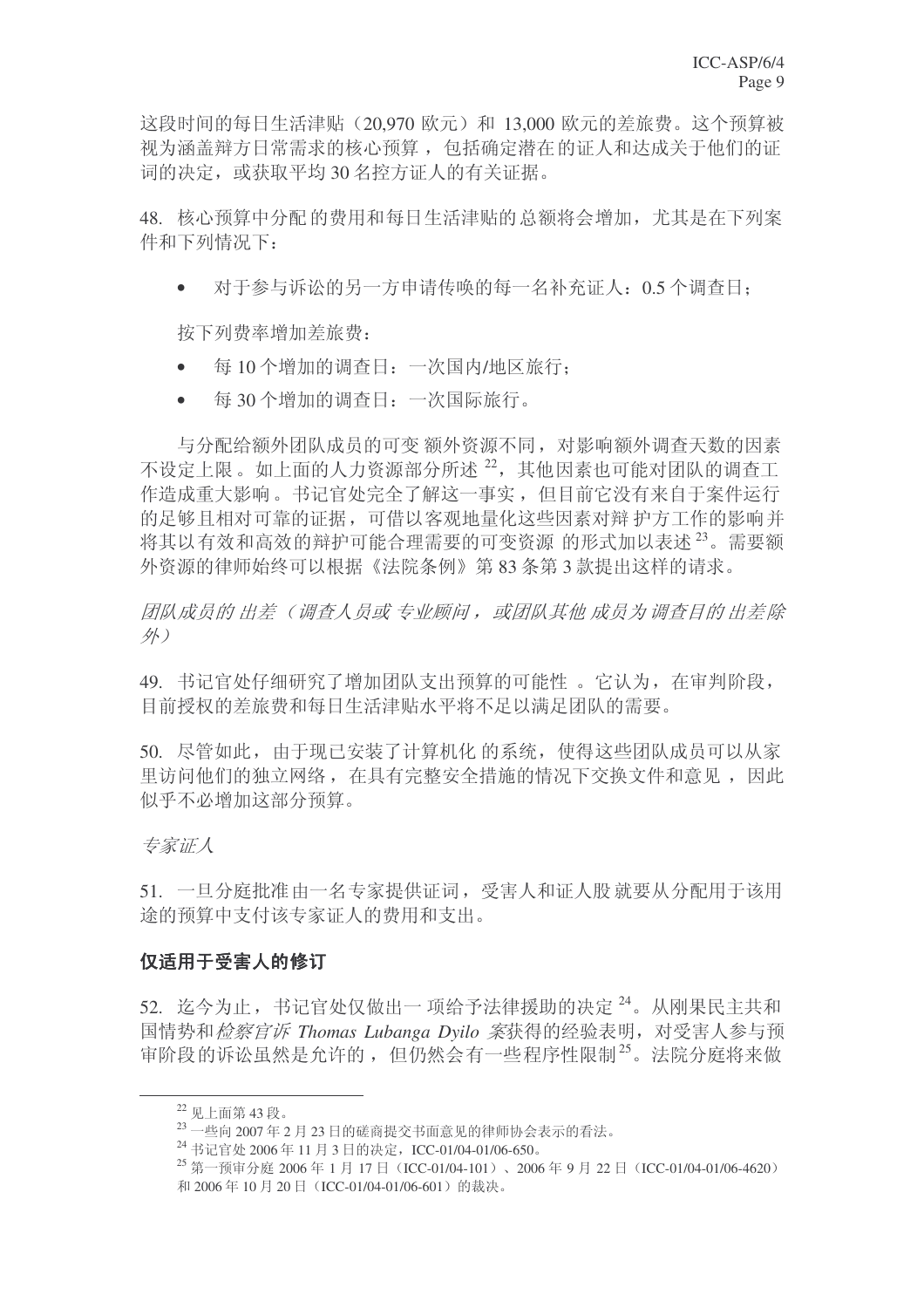ICC-ASP/6/4 Page 10

出的关于参与程序的决定将影响 需要向受害人法律代理人提供的资源, 以及赔 偿阶段之前和期间的调杳要求。

53. 此外, 分庭或书记官处可以在任何时候, 根据案件的情况做出关于受害人 法律代理人的特别决定。所以, 法律援助制度应有能力对这些需求做出反应。

54. 还应该指出的是, 法院付费的受害人法律援助将采取共同法 律代理人的形 式。

55. 因此, 由于缺乏对申请法院付费法律援助的受害人参与程序的已确定和已 确认的判例,以及与此相关的充分可靠的参数,目前似宜避免建立预审阶段专 门针对受害人的法律援助制度。对于审判阶段, 原则上建议任命一个核心团 队, 书记官长可根据分庭决定的实际参与程序和 其他有关因素, 斟酌决定增减 核心团队的人数。核心团队将由下列人员构成:

- $1$  名律师 (P-5)
- 1 名案件管理员(现行制度下的"助理", P-1)

56. 对于赔偿阶段, 建议法院付费的法律援助应包括一个核心团队, 并可以由 书记官长斟酌决定,并在分庭的监督下补充额外资源。核心团队将由下列人员 构成:

- $1$  名律师 (P-5)
- 1 名法律助理 (P-2)
- 1 名案件管理员(现行制度下的"助理", P-1)

57. 除其他外, 在下列情况下可以考虑为法律代理人团队提供额外资源: 该组 中的受害人数目超过 50 人; 赔偿诉讼使得有必要请求《罗马规约》第 93 条第 1 款所指的保护措施; 分庭已决定它将确定任何损害赔偿金的程度。

#### 调查的预算

58. 现行制度下没有规定调查的预算。但似乎有必要考虑在此项目下, 尤其是 为与赔偿有关的所有问题分配预算。建议为包括赔偿阶段在内的整个案件分配 43,752 欧元的调查预算。该预算相当于一名调查员 60 天的费用 (17,912 欧元, 相当于检察官办公室一名调查员 (P-4) 的薪酬)、这段时间的每日生活津贴  $(15.840 \,\mathrm{K} \, \pi)$  和 10,000 欧元的差旅费。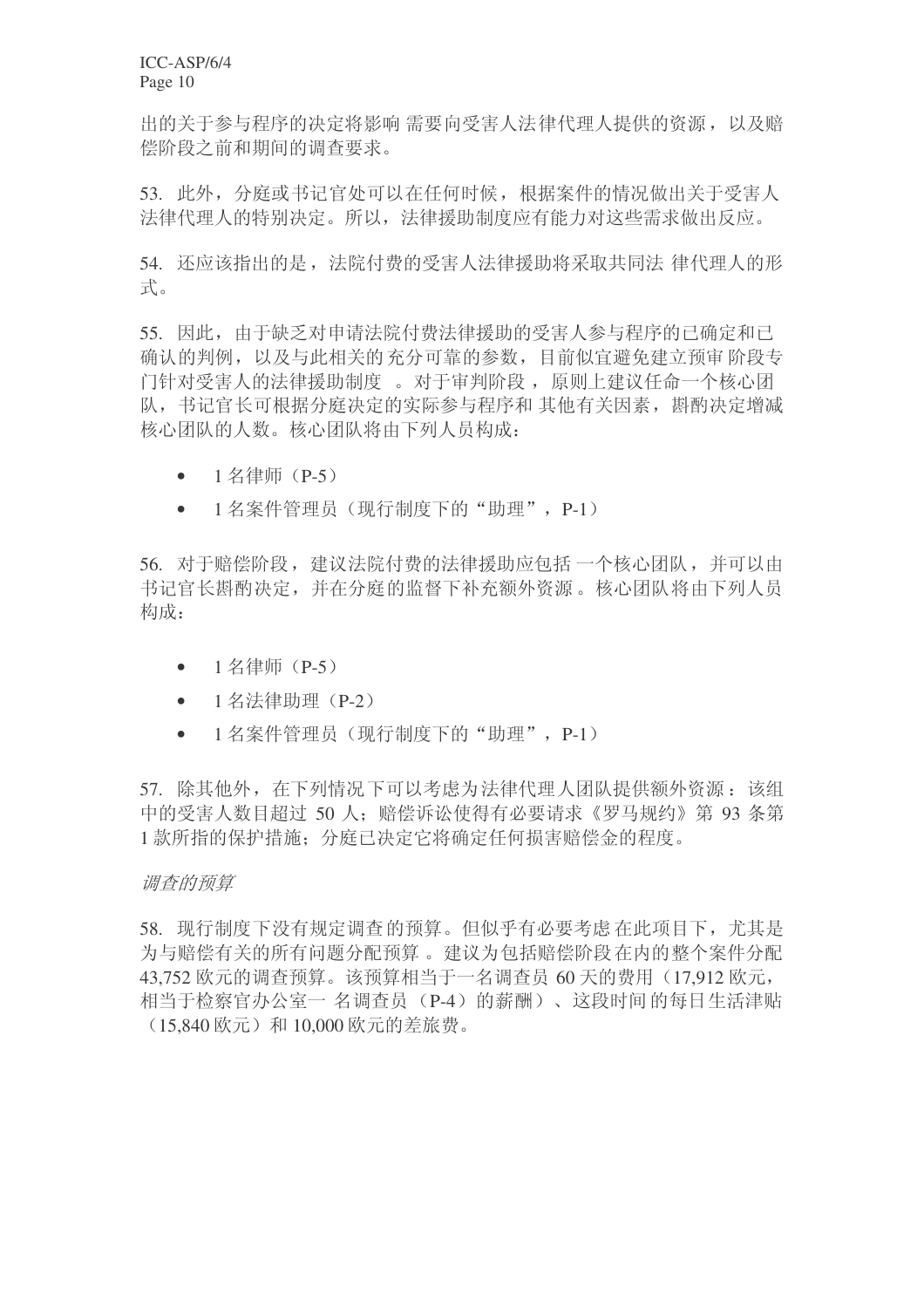### 对辩方和受害人同样适用的修订

#### 确定应付金额

59. 所有团队成员的报酬是根据 适用的工作人员职等的 第五级的薪酬确定的。 附件六是每一类别的团队成员的相应报酬表。

#### 支付程序

60. 书记官处原则上采用的做法是在提交工时报表后向每 名团队成员支付 60% 的费用, 剩下的 40%在每一阶段结束时支付或者每六个月支付一次, 但这遭到 了 Lubanga 先生的辩护律师的强烈反对。

61. 这种做法在卢旺达国际刑事法庭中 没有采用, 也不同于前南斯拉夫 问题国 际刑事法庭采用的做法, 后者的做法是在每个月底支付其报酬的 80%。但这种 可能性也遭到了律师的反对,他们要求获得与检察官办公室成员类似的待遇: 检察官办公室成员的薪酬是每月全额支付的。

62. 虽然这是一种过于简单化的论点,但由于目前支付的百分比是所有国际刑 事司法机构中最低的, 因此似乎有理由对这种做法讲行改革。

63. 所以, 建议对现有制度规定的百分比进行重新考虑 。将来, 可以在收到工 时报表时支付 75%的费用, 剩余的百分比在每个阶段结束时或每六个月一次, 在审查书记官处最初批准的行动计划的实施情况后支付。

64. 支付全部金额将给书记官处监督 支付给法律团队的资金的使用情况、确保 追回向团队 成员错付的款项或确保律师在退出案件时归还案卷带来困难, 甚至 使其变得不可能。

65. 但是,这种支付程序将仅适用于律师和助理律师。对于团队其他成员,将 在收到相应的工时报表后全额支付其报酬。此外, 从审判分庭确定的审判有效 起始日期开始, 到结案陈词时为止, 该程序将不予适用, 所有团队成员的报酬 将全额支付。

66. 在所有情况下, 现行制度都规定了法律援助 专员的介入, 他的参与将为监 督由一项公费方案出资进行的律师活动的必要性、合理性和有效性提供适当的 保证。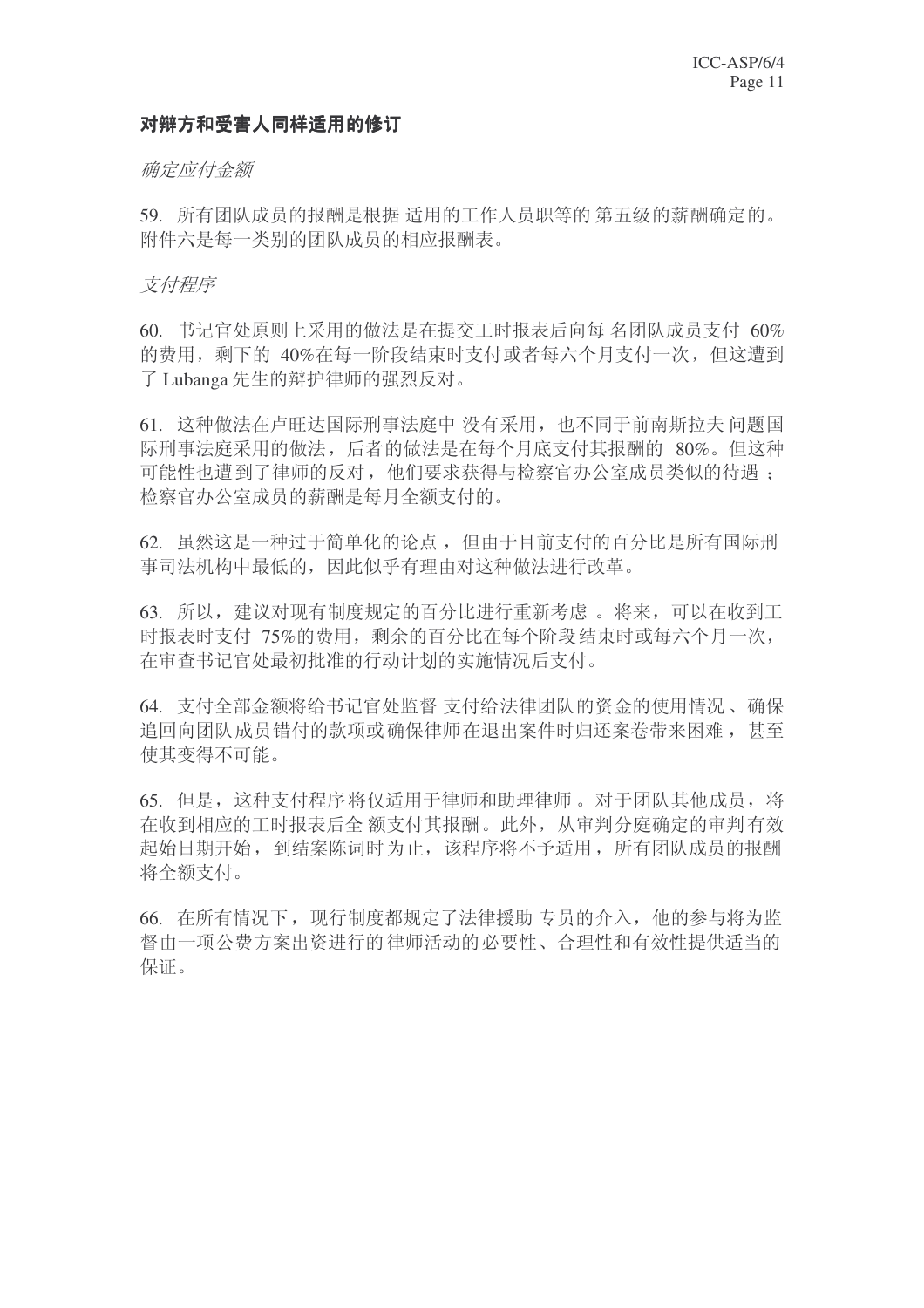### 附件一

### 对确定贫困原则的修订

#### 1) 评估生活费的基础

在评估申请人的受抚养人的需要时, 书记官处将根据下列按优先次序列出 的数据来源做出计算:

- a) 每名受抚养人居住国关于生活费的官方统计数据;
- b) 国际公务员制度委员会公布的官方统计数据:
- c) 受抚养人居住地与生活费用有关的其他统计数据:
- d) 国际公务员制度委员会为持续一个月以上的逗留规定的每日生活津贴 费率。

### 2) 某些资产的排除

- 属于申请人的居所: 将从居住在那里的受抚养人的估算需求中扣除估 算的租金价值; 如果租金高于这些人的需求, 那么差额部分将视为申 请人的可支配资产:
- 属于受抚养人的居所: 将从有关人员的估算需求(以及必要时, 与其 一起居住的其他受抚养人的估算需求)中扣除估算的租金价值,但扣 除额最高为这些需求的估算价值<sup>1</sup>;
- 家具: 书记官处认为, 参考文件所述的方式能够实现拟议的目标;
- 车辆: 不能排除书记官处认为属于奢侈或炫耀性的车辆。

<sup>1</sup> 书记官处认为, 除非受抚养人居住的物业的所有权是以欺诈的方式转让给该受抚养人的, 该物业 不能视为申请人资产的一部分。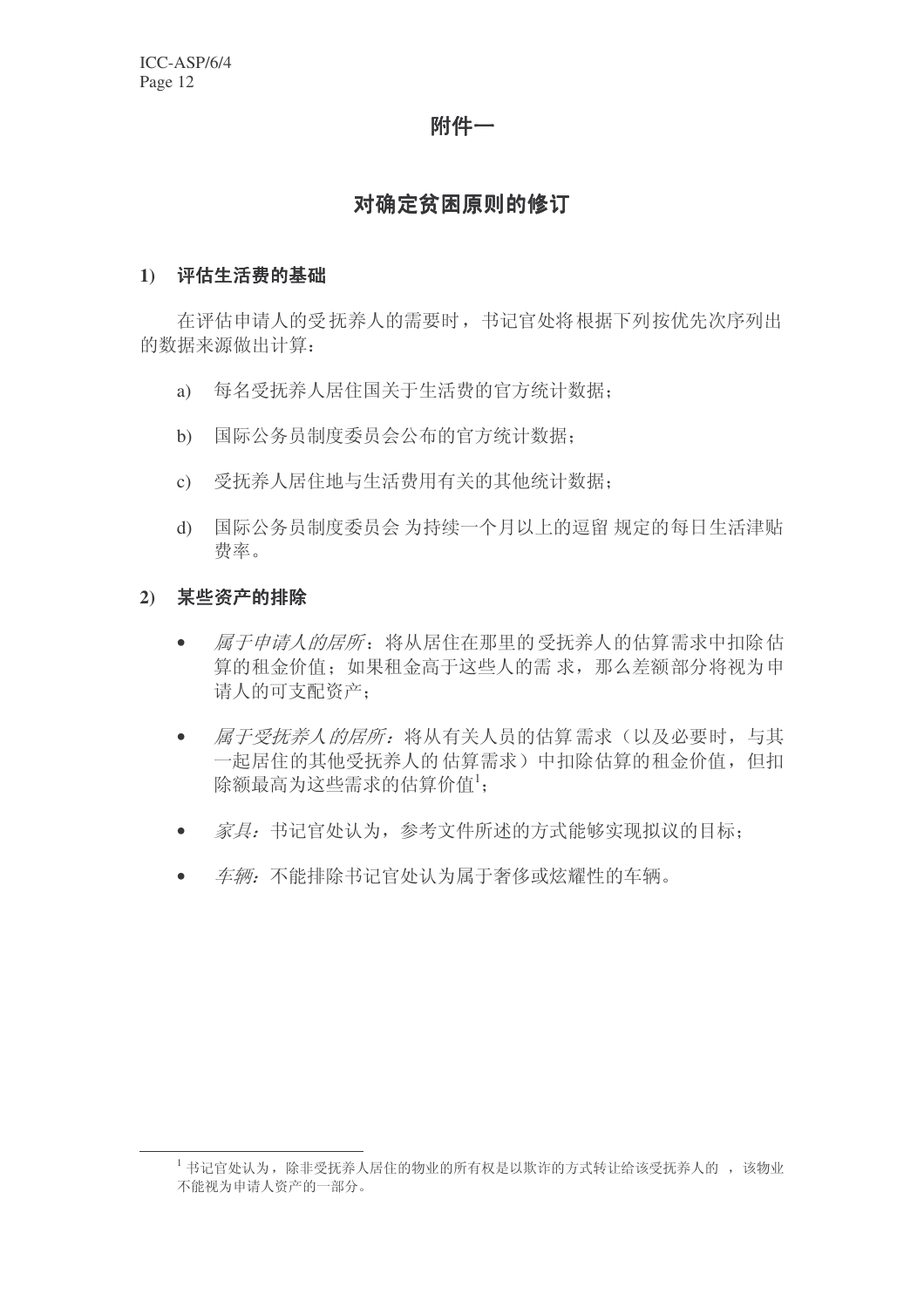## 附件二

# 截至 2007 年 3 月 1 日任命的每一名当值律师或特别律师的费用

| 任命的编号 | 费用        |
|-------|-----------|
| 01/05 | 2918.51   |
| 02/05 | 7 700.00  |
| 03/05 | 2 616.00  |
| 01/06 | 6 080.00  |
| 02/06 | 5 255.83  |
| 03/06 | 2 550.00  |
| 04/06 | 12 434.68 |
| 05/06 | 7 168.62  |
| 06/06 | 4 204.22  |
| 07/06 | 10 321.66 |
| 08/06 | 5 210.51  |
| 09/06 | 9 575.28  |
| 总计    | 76 035.31 |

| 年度   | 费用        |
|------|-----------|
| 2005 | 13 234.51 |
| 2006 | 62 800.80 |
| 总计   | 76 035.31 |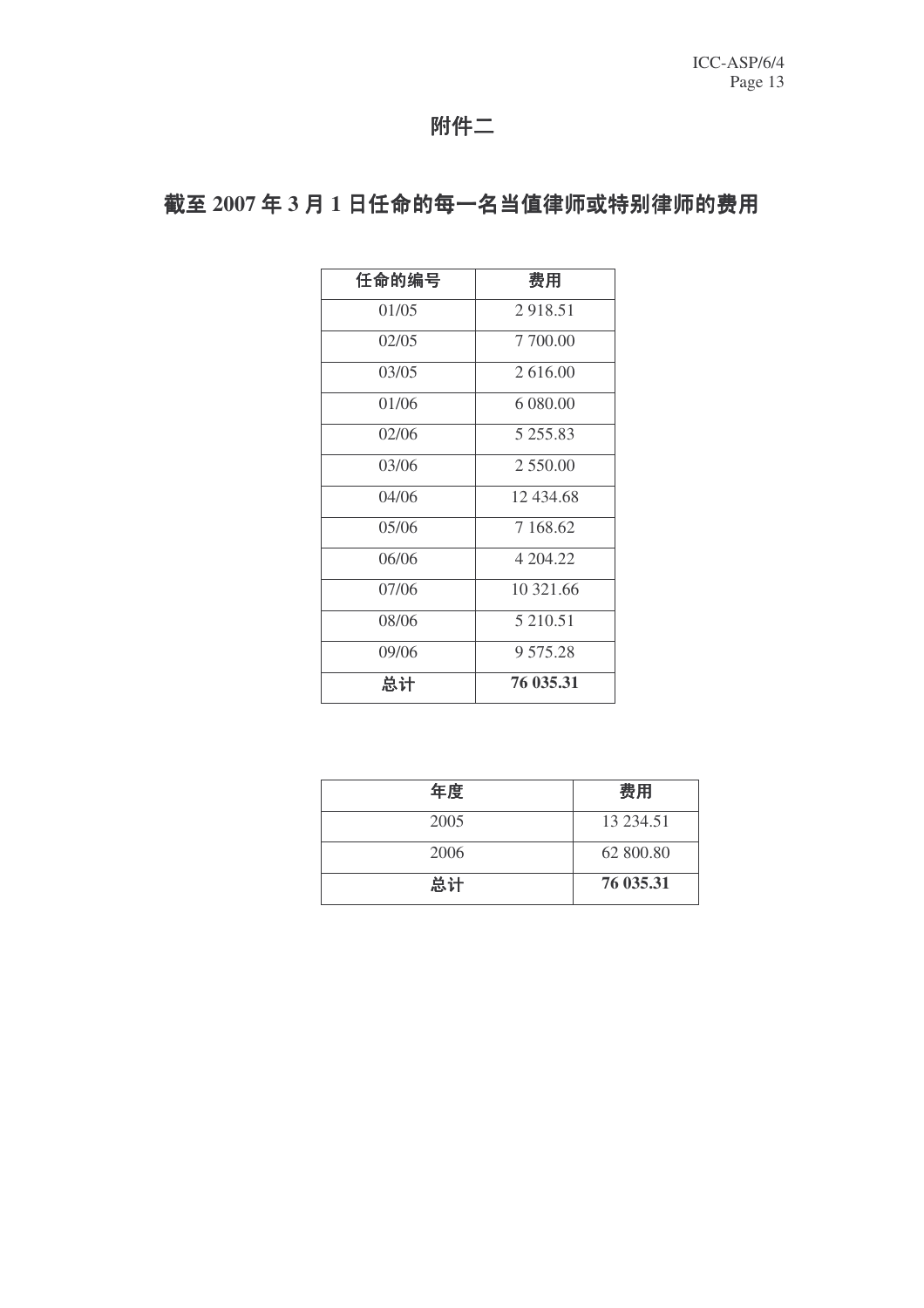## 附件三

# 截至 2007年3月1日向 Thomas Lubanga Dyilo 先生的辩护团队 支付的费用详情

| 费用 - 律师        | 96 484.14 $\in$ |
|----------------|-----------------|
| 费用 - 法律助理      | 32 467.56 $\in$ |
| 费用 - 助理(案件管理员) | 17603.67€       |
| 费用 - 专业顾问      | 18 560.00 €     |
| 差旅费(不包括调查)     | 29 429.90 €     |
| 差旅费(调查)        | 27337.61€       |
| 总计             | 221 882.88 €    |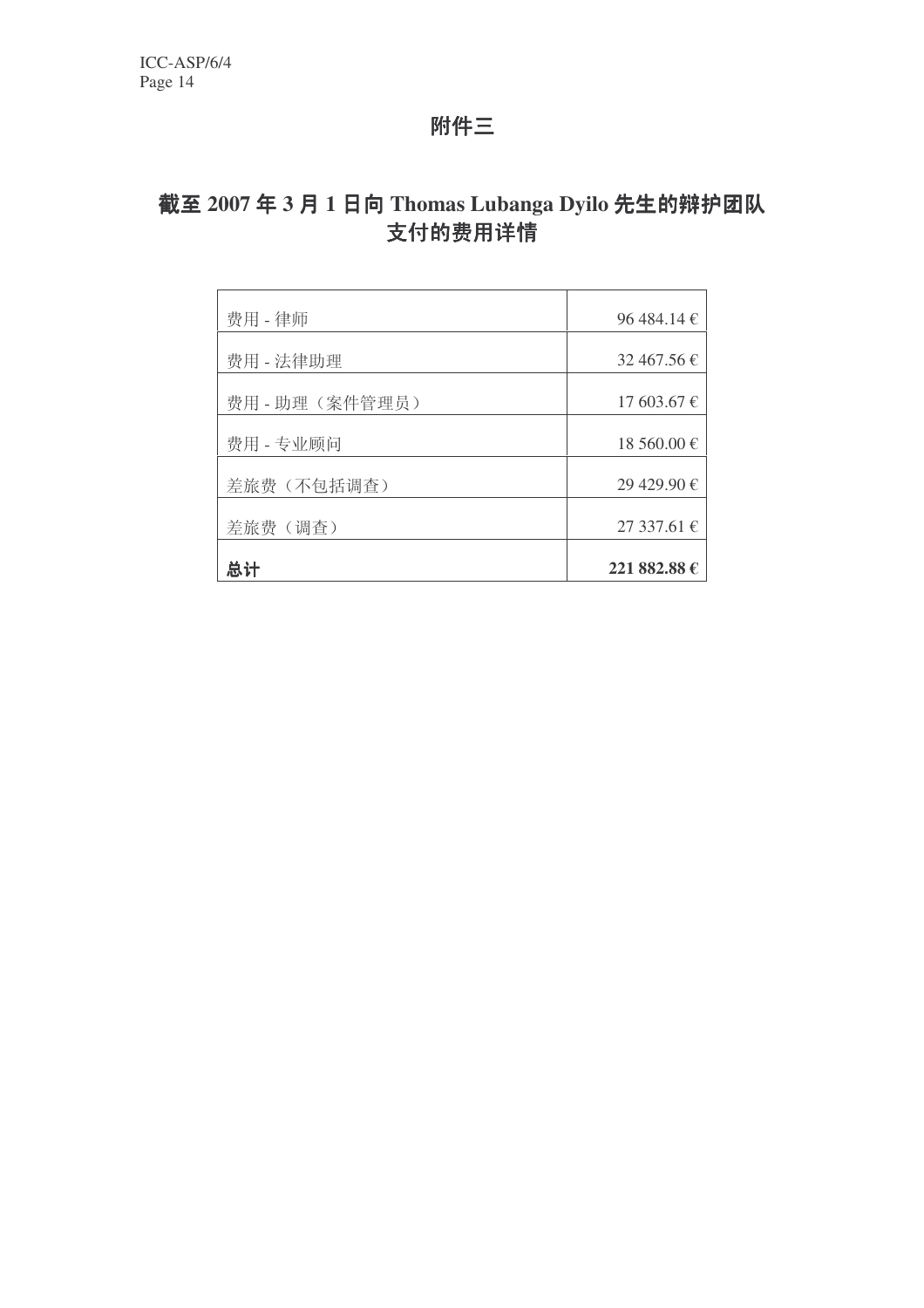### 附件四



ICC-ASP/6/4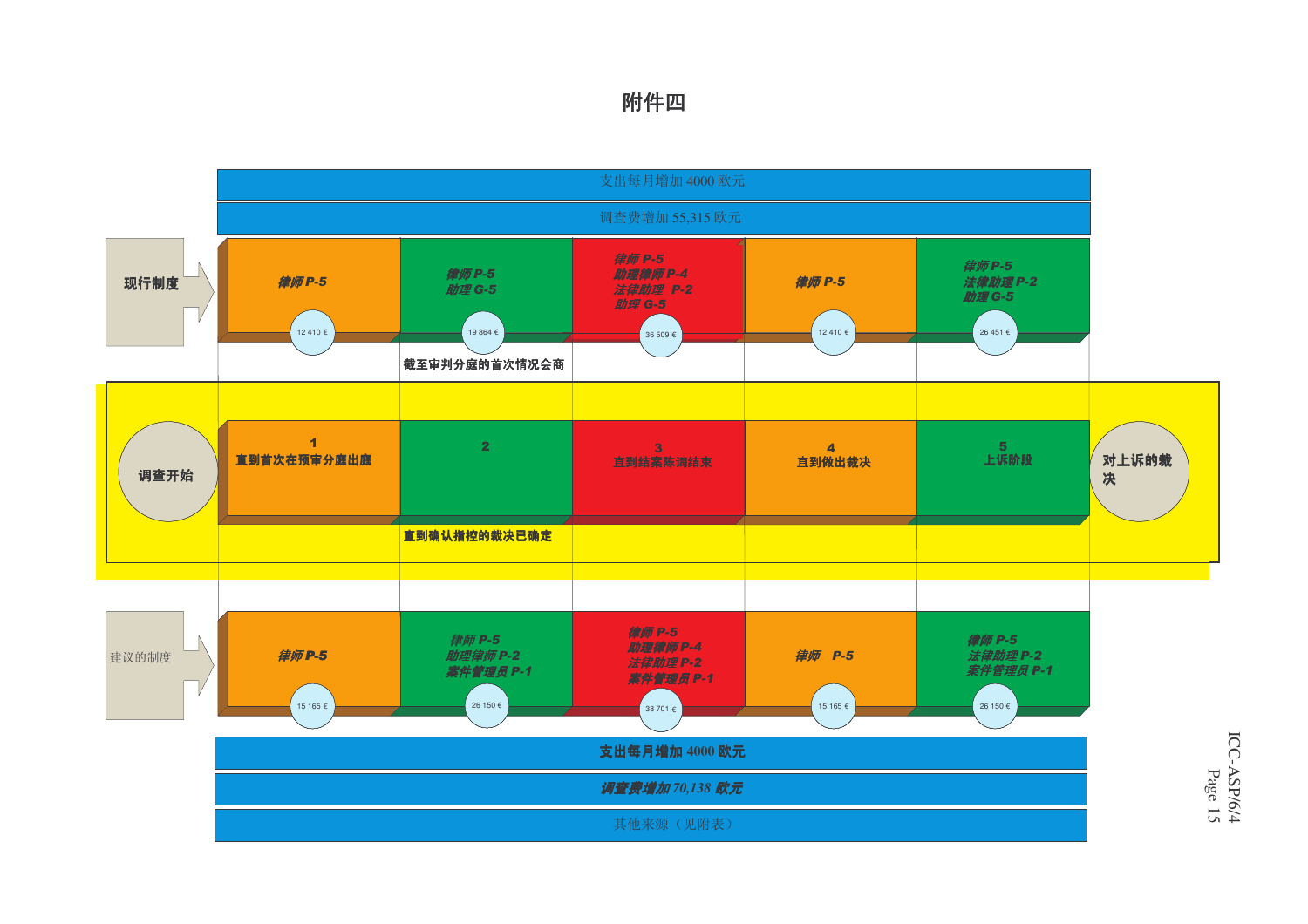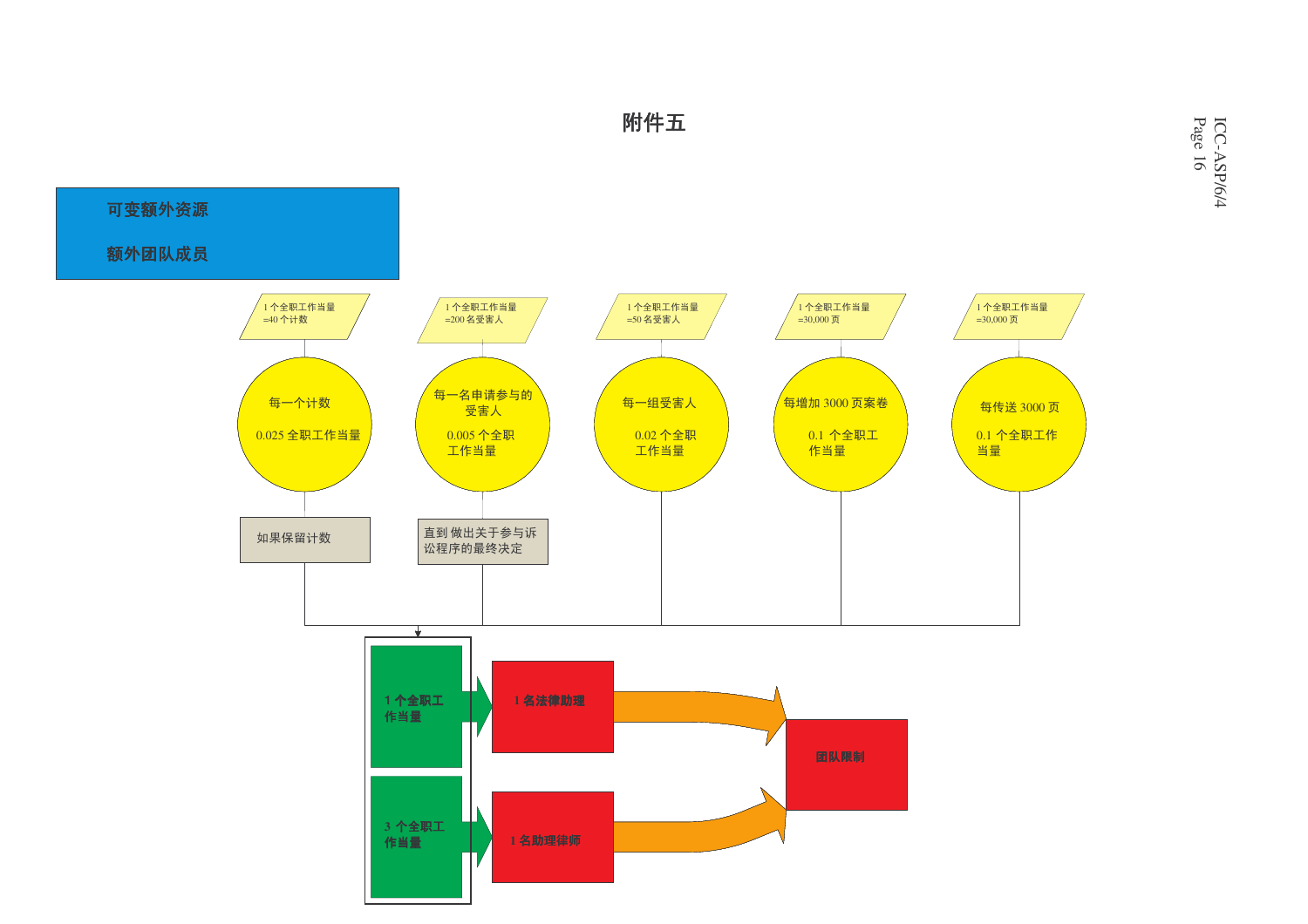# 附件六

# 每位团队成员的最新报酬<sup>1</sup>

| 类别    | 检察官办公室的<br>相应类别       | 现行制度的报酬                | 建议的报酬2      |
|-------|-----------------------|------------------------|-------------|
| 律师    | 高级出庭律师, 审<br>判司 (P-5) | 每月 8,864 欧元            | 每月10,832 欧元 |
| 助理律师  | 出庭律师, 审判司<br>$(P-4)$  | 每月 7,184 欧元            | 每月 8,965 欧元 |
| 法律助理  | 助理律师, 审判司<br>$(P-2)$  | 每月 4,705 欧元            | 每月 6,113 欧元 |
| 案件管理员 | 案件管理员 (P-1)           | 每月 3,454 欧元<br>$(G-5)$ | 每月 4,872 欧元 |
| 调查员   | 刑事调查员 (P-4)           | 每月 7,184 欧元            | 每月 8,965 欧元 |
| 专业顾问  | 助理调查员<br>$(GS-OL)$    | 每月 3,454 欧元            | 每月 4,047 欧元 |

 $^{-1}$  见上面第 30、45、53 和 55 段。这些数字不包括任何对专业收费的补偿。

<sup>→ &</sup>lt;del>2.1.11.4.5.000 ... 20 ...000 ...</del> 2006 年秋季批准的联合国系统薪金表中工作人员的适用职等第五职级 (见上 面第56段)的含养恤金薪金毛额计算出来的。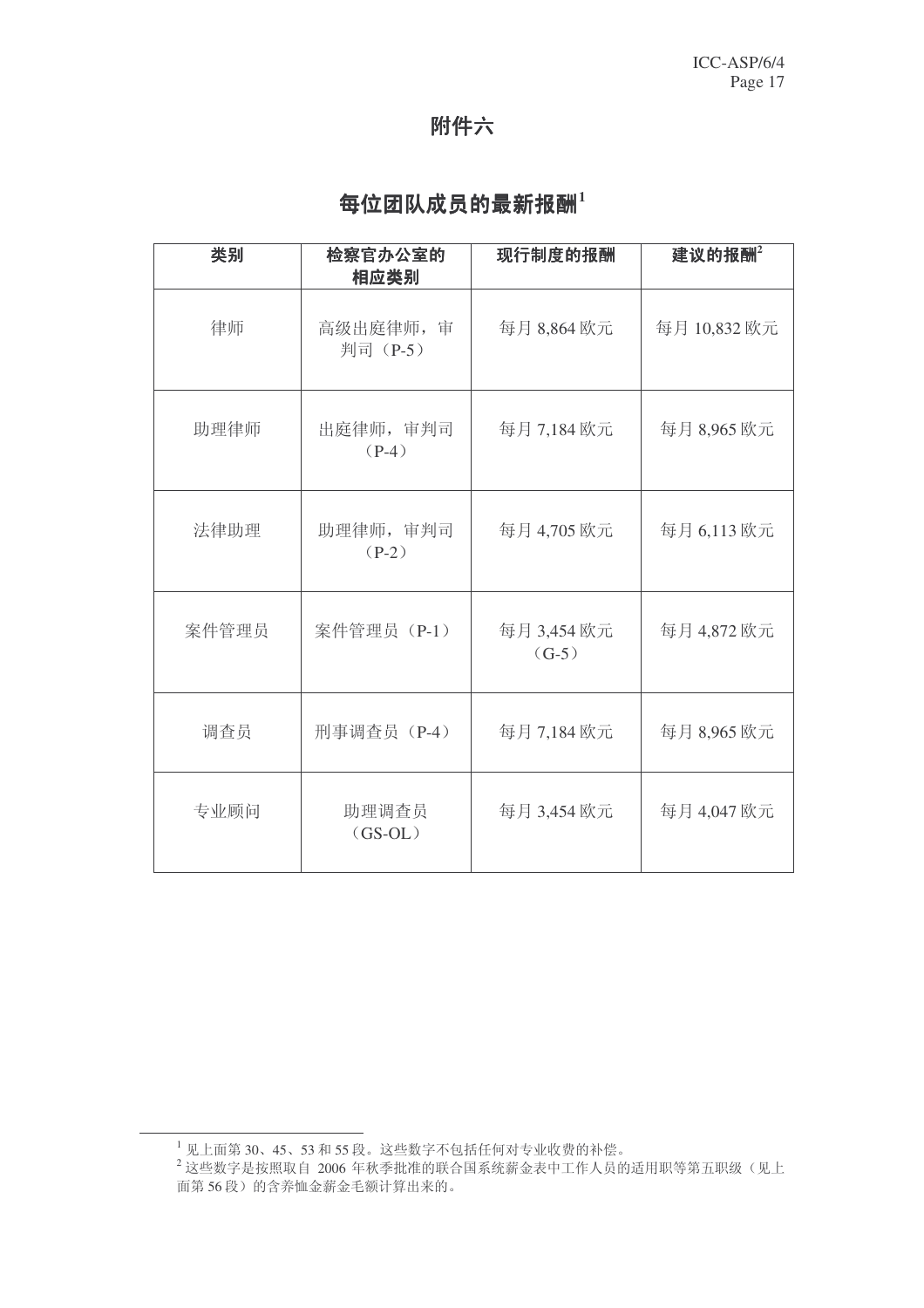### 附件七

## 2007年2月23日与各法律协会举行的磋商

### 收到书记官处印发的工作文件的协会名单

- 1. 律师无国界协会 比利时分会
- 2. 律师无国界协会 法国分会
- 3. 前南斯拉夫问题国际刑事法庭 辩护律师协会
- 4. 推动国际刑事法院联盟
- 5. 国际人权联合会
- 6. 国际刑事律师协会
- 7. 国际刑事辩护律师协会
- 8. 前南斯拉夫问题国际刑事法庭 法律援助和辩护办公室
- 9. 国际律师联盟
- 10. 伊比利亚美洲律师协会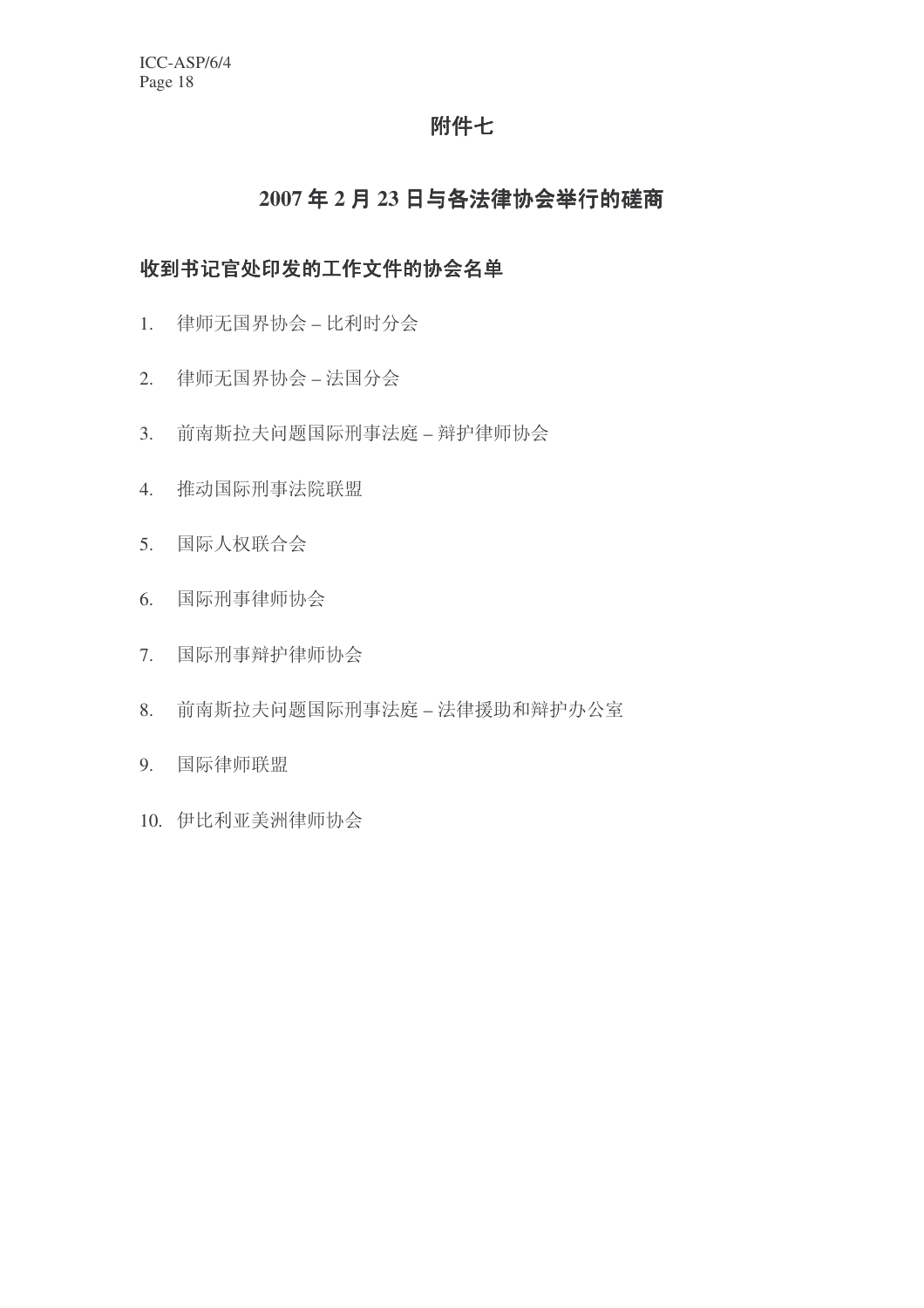### 被邀请人名单

国际刑事法院工作人员:

- 1. Bruno Cathala 先生, 书记官长
- 2. Didier Preira 先生, 受害人和律师司司长
- 3. Fiona McKay 女士, 受害人参与和赔偿科科长
- 4. Esteban Peralta-Losilla 先生, 辩护支助科科长
- 5. Xavier-Jean Keita 先生, 公设辩护律师办公室首席律师
- 6. Paolina Massidda 女士, 公设受害人律师办公室首席律师, 由法律干事 **Sarah Pellet** 女士代表
- 7. Melinda Taylor 女士, 公设辩护律师办公室助理律师
- 8. Sam Shoamanesh 先生, 辩护支助科副法律干事
- 9. Isabelle Guibal 女士, 受害人参与和赔偿科文件和数据库管理员
- 10. Abdoul-Aziz Mbaye 先生, 受害人和律师司助理法律干事
- 11. Viktoriya Romanova 女士, 受害人和律师司司长办公室实习生

外部被邀请人名单:

|     | 组织                | 代表                          |
|-----|-------------------|-----------------------------|
| 1.  | 前南斯拉夫问题国际刑事法庭 – 辩 | Michael Karnavas 先生, 会长     |
|     | 护律师协会             |                             |
| 2.  | 律师无国界协会 – 比利时分会   | Martien Schotsmans 女士, 法律部  |
|     |                   | 部长                          |
| 3.  | 律师无国界协会 – 法国分会    | François Cantier 先生, 会长     |
| 4.  | 欧洲律师协会和法律学会理事会    | Colin Tyre 先生, 主席           |
| 5.  | 推动国际刑事法院联盟        | Isabelle Olma 女士, 法律干事      |
| 6.  | 国际人权联合会           | Mariana Pena 女士, 国际刑事法院     |
|     |                   | 事务联络官                       |
| 7.  | 国际律师协会            | Mark Ellis 先生, 执行干事         |
| 8.  | 国际刑事律师协会          | Jeroen Brouwer 先生, 联合会长     |
| 9.  | 国际刑事辩护律师协会        | Elise Groulx 女士, 会长, 由      |
|     |                   | Virginia Lindsay 女士代表       |
| 10. | 联合国前南斯拉夫问题国际刑事法   | Martin Petrov 先生, 主任        |
|     | 庭-法律援助和辩护办公室      |                             |
| 11. | 国际律师联盟            | Pascal Vanderveeren 先生, 执行委 |
|     |                   | 员会委员                        |
| 12. | 伊比利亚美洲律师协会        | Luis Martí Mingarro 先生,会长   |
|     |                   |                             |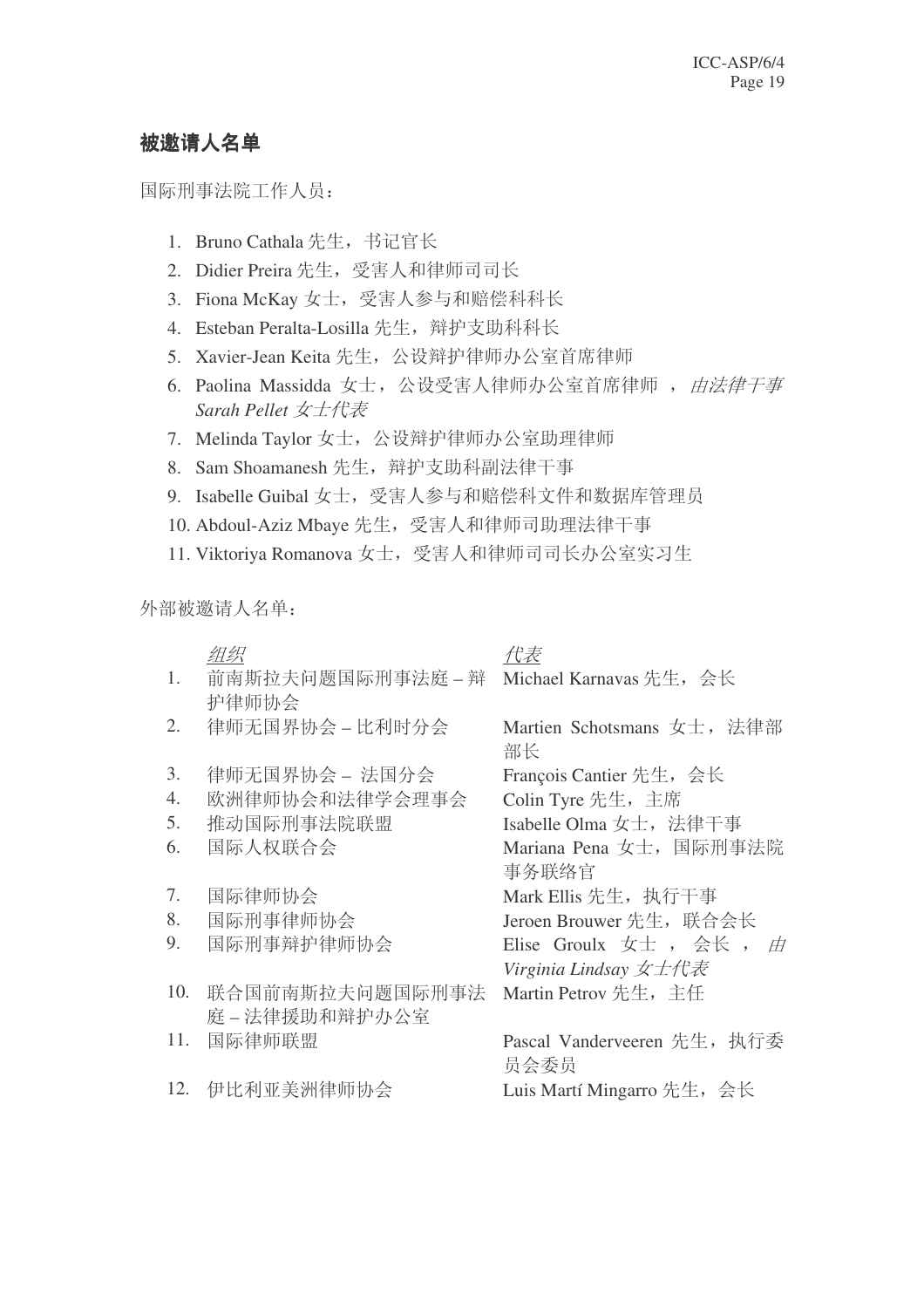收到报告以提供反馈的法律援助专员:

- 1. Laurent Pettiti 先生, 国际刑事法院指定法律援助专员(法国)
- 2. Kenneth Carr 先生, 国际刑事法院指定法律援助专员(英国)
- 3. Fernando Oliván López 先生, 国际刑事法院指定法律援助专员(西班 ⠭˅

# 与会者名单:

### 国际刑事法院工作人员:

- 1. Bruno Cathala 先生, 书记官长
- 2. Didier Preira 先生, 受害人和律师司司长
- 3. Abdoul-Aziz Mbaye 先生, 受害人和律师司助理法律干事
- 4. Viktoriya Romanova 女士, 受害人和律师司司长办公室实习生
- 5. Esteban Peralta-Losilla 先生, 辩护支助科科长
- 6. Sam Shoamanesh 先生, 辩护支助科副法律干事
- 7. Fiona McKay 女士, 受害人参与和赔偿科科长
- 8. Isabelle Guibal 女士, 受害人参与和赔偿科文件和数据库管理员
- 9. Xavier-Jean Keita 先生, 公设辩护律师办公室首席律师
- 10. Melinda Taylor 女士, 公设辩护律师办公室助理律师
- 11. Sarah Pellet 女士, 公设受害人律师办公室法律干事

外部与会者:

|    | 组织                | 代表                         |
|----|-------------------|----------------------------|
| 1. | 前南斯拉夫问题国际刑事法庭 – 辩 | Michael Karnavas 先生, 会长    |
|    | 护律师协会             |                            |
| 2. | 律师无国界协会 – 比利时分会   | Martien Schotsmans 女士, 法律部 |
|    |                   | 部长                         |
| 3. | 推动国际刑事法院联盟        | Isabelle Olma 女士, 法律干事     |
| 4. | 国际人权联合会           | Mariana Pena 女士, 国际刑事法院    |
|    |                   | 事务联络官                      |
| 5. | 国际刑事律师协会          | Jeroen Brouwer 先生, 联合会长    |
| 6. | 国际刑事辩护律师协会        | Virginia Lindsay $\pm \pm$ |
| 7. | 联合国前南斯拉夫问题国际刑事法   | Martin Petrov 先生, 主任       |
|    | 庭-法律援助和辩护办公室      | Sandra Vicente 女士, 法律干事    |
| 8. | 伊比利亚美洲律师协会        | Fernando Oliván López 先生   |
|    |                   |                            |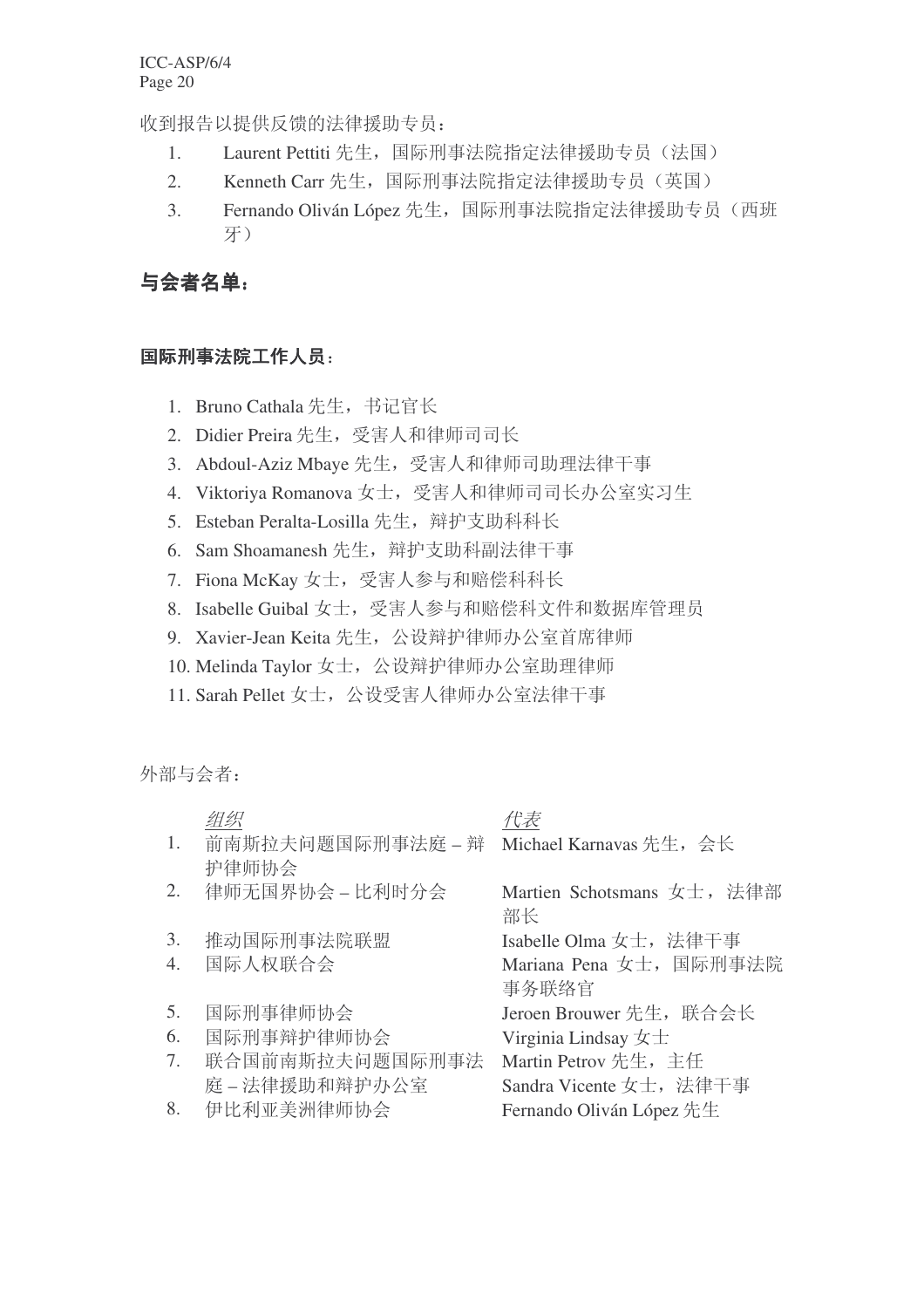## 收到的书面意见

国际刑事法院工作人员:

- 1. 公设辩护律师办公室
- 2. 公设受害人律师办公室

外部提交的材料:

- 1. 律师无国界协会 比利时分会
- 2. 律师无国界协会 法国分会
- 3. 国际刑事律师协会